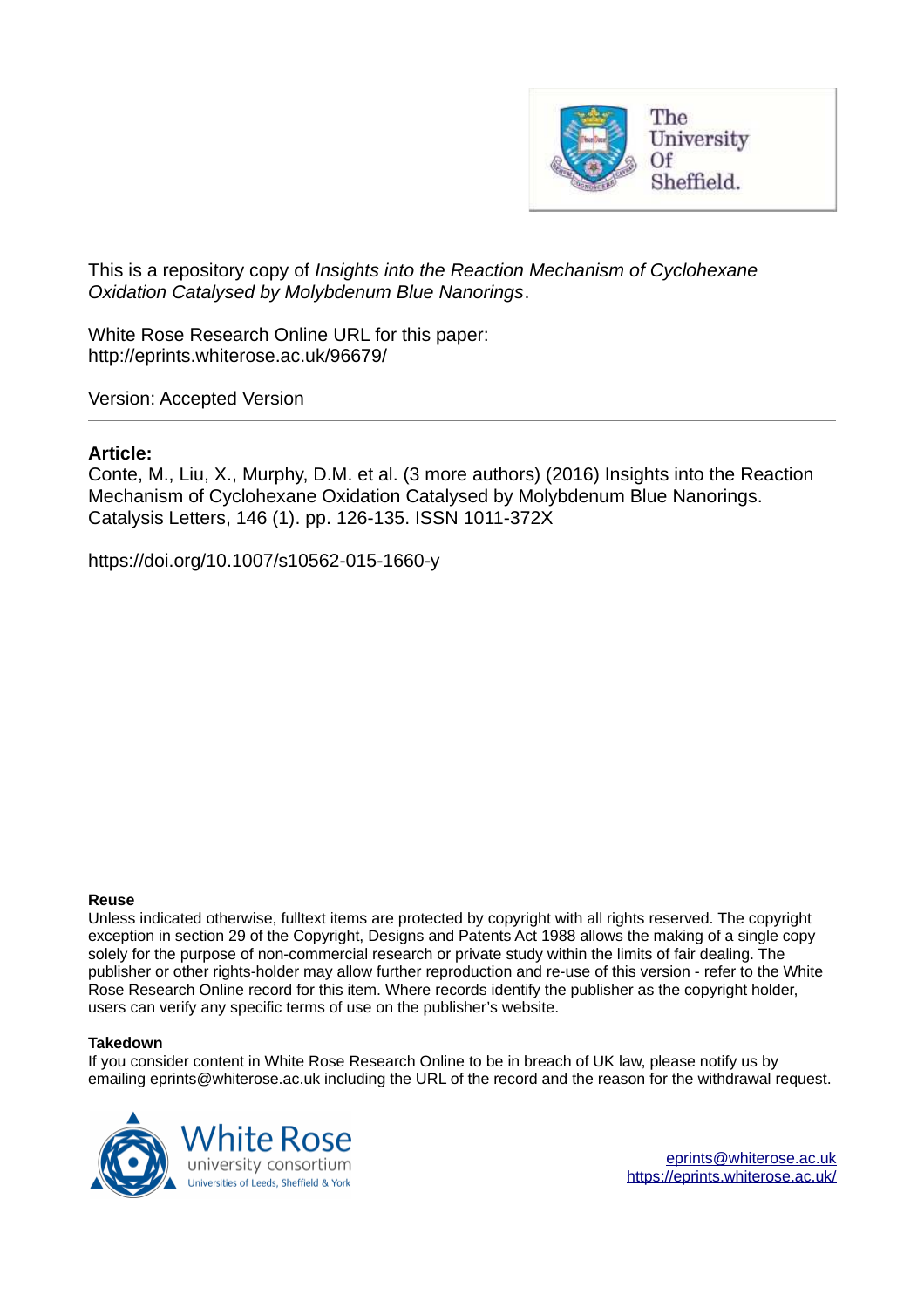# **Insights into the reaction mechanism of cyclohexane oxidation catalysed by molybdenum blue nanorings**

Marco Conte,<sup>a,b</sup> Xi Liu,<sup>a</sup> Damien M. Murphy,<sup>a</sup> Stuart H. Taylor,<sup>a</sup> Keith Whiston,<sup>c</sup> Graham J. Hutchings $a^*$ 

<sup>a</sup> Cardiff Catalysis Institute, School of Chemistry, Cardiff University, Cardiff, CF10 3AT, UK

**b** Department of Chemistry, Dainton Building, University of Sheffield, Sheffield, S3 7HF, UK

c INVISTA Textiles (UK) Limited, P.O. Box 2002, Wilton, Redcar, TS10 4XX, UK

# **Abstract**

Molybdenum blue (MB), is a polyoxometalate with a nanoring structure comprising  $Mo^{5+}O$ -Mo<sup>6+</sup> bridges, which is active for the catalytic oxidation of cyclohexane to cyclohexanol and cyclohexanone. However, little is known about the mechanistic features responsible of this catalytic activity. In the present work, the  $Mo^{5+}-O-Mo^{6+}$  moieties embedded in the MB nanoring structure were characterized using diffuse reflectance-UV-Visible spectroscopy and solid state EPR spectroscopy. The amount of  $Mo^{5+}$  centres was then varied by thermal treatment of the polyoxometalate in the absence of oxygen, and the resultant effect on the catalytic activity was investigated. It was observed that, an increased amount of  $Mo^{5+}$  centres preserved the conversion of cyclohexane (ca. 6%) but led to a loss of selectivity to cyclohexanol giving cyclohexanone as the major product, and the simultaneous formation of adipic acid. To rationalise these results the catalysts were studied using EPR spin trapping to investigate the decomposition of cyclohexyl hydroperoxide (CHHP), a key intermediate in the oxidation process of cyclohexane. This analysis showed that CHHP has to be bound to the MB surface in order to explain its catalytic activity and product distribution.

**Keywords:** molybdenum blue, cyclohexane oxidation, DR-UV-Vis spectroscopy, EPR spectroscopy.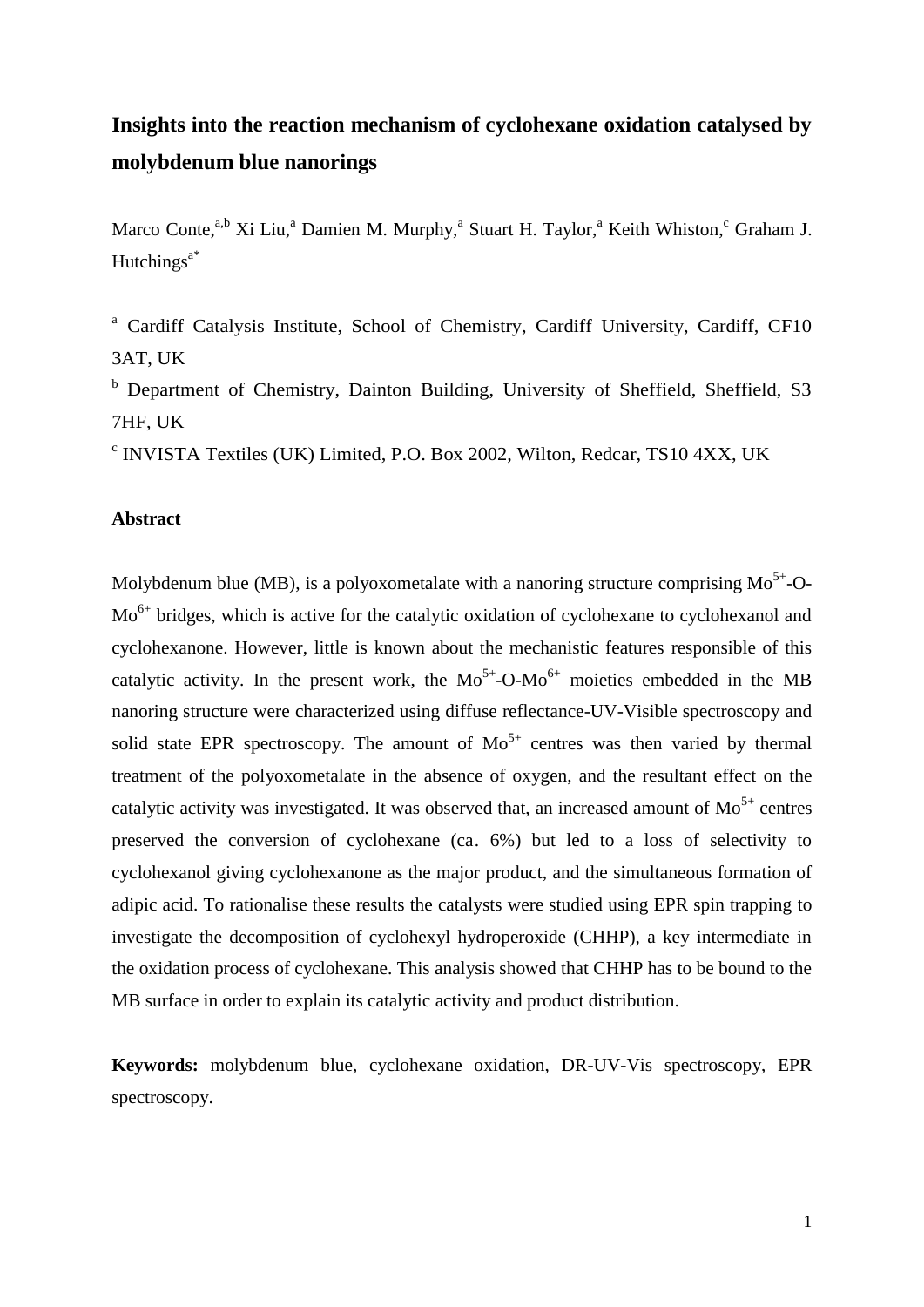# **Graphical Abstract**

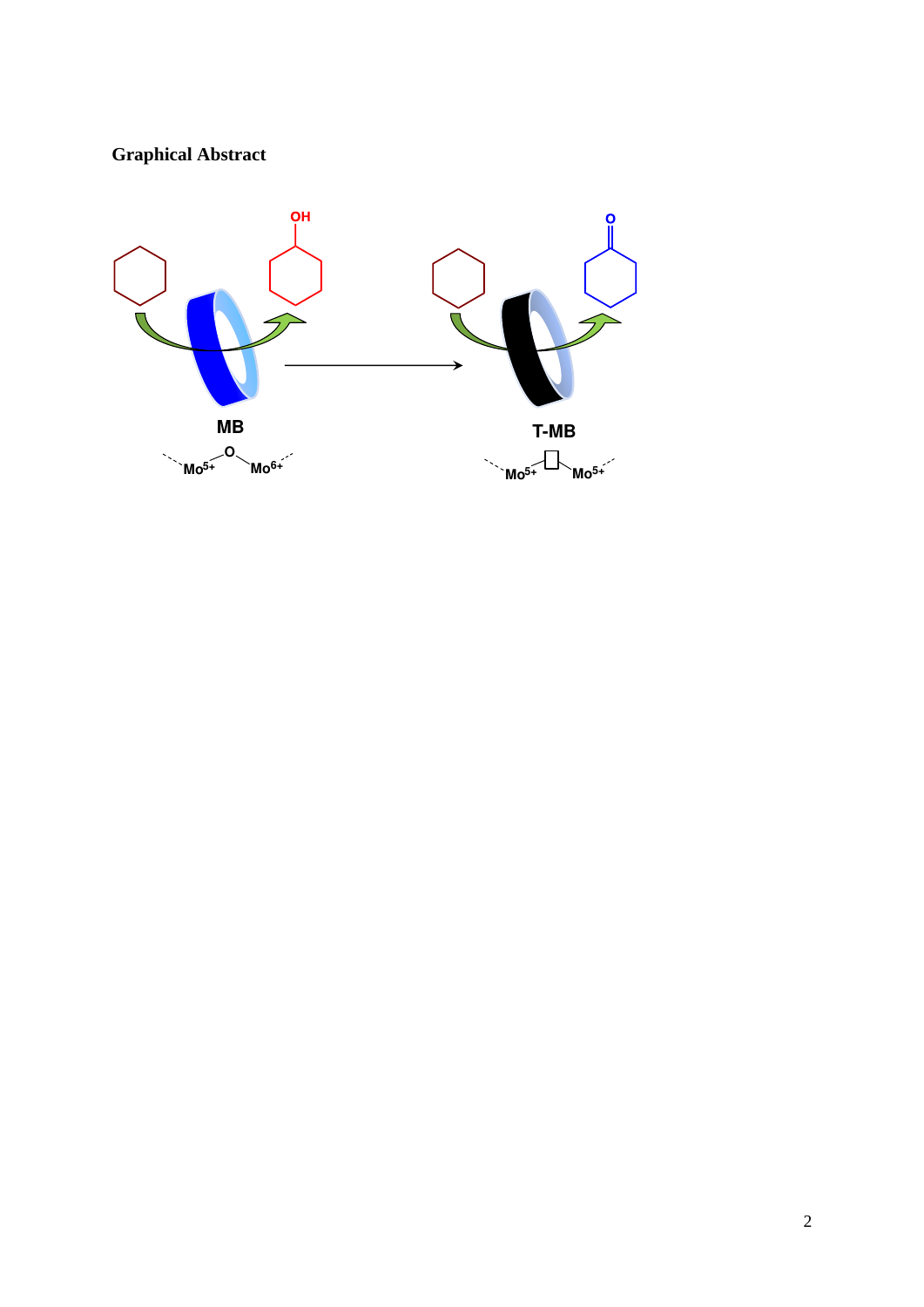#### **1 Introduction**

Molybdenum blue (MB) is a polyoxometalate with a nanoring structure often used for colorimetric or quantification assays, particularly for phosphates, Si, V and W oxides, and sugars [1, 2]. Its structural characterization during the mid-1990s [3, 4], unveiled a stoichiometry comprising 154 Mo atoms forming a  $[Mo_{126}^{VI}Mo_{28}^{V}O_{462}H_{14}(H_2O)_{70}]^{14}$  anion, arranged in nanowheels of ca. 2 nm of internal diameter. This material gathered considerable attention in recent years as a model system for self-assembling inorganic structures [5, 6]. In fact, regular nanorings or clusters comprising 150 or 36 Mo units can be obtained from Na<sub>2</sub>MoO<sub>4</sub> precursors [7].

A further feature of interest in this material is the presence of  $Mo^{5+}-O-Mo^{6+}$  units embedded into the nanoring structure [8], a property that we exploited showing that MB can be an efficient catalyst for the oxidation of cyclohexane [9]. In particular, MB had the interesting property to be is selective towards the formation of cyclohexanol rather than cyclohexanone and with minimal formation of adipic acid (the three major products of cyclohexane oxidation) [9]. Furthermore, this was achieved under reaction conditions (T = 140 °C, and P = 3 bar of  $O_2$ ) that are similar to those industrially employed for the oxidation of cyclohexane using a cobalt naphthenate initiator [10]. As the conversion (ca. 6%) is also similar to that obtained from current industrial processes [11, 12], this makes MB a promising catalytic system for the oxidation of cyclohexane. Indeed, this is a crucial step for the manufacture of nylon fibres, with cylohexanol used as precursor for nylon-6,6 and cylohexanone as precursor for nylon-6. [13]

Current data suggest that for the oxidation of cyclohexane, MB is able to activate a true catalytic reaction pathway [9], rather than a promoted autoxidation as in the case of Co salts [14]. This prompted us to investigate the mechanistic features of this reaction in presence of MB and as a function of the amount of  $Mo^{5+}-O-Mo^{6+}$  bridges. In fact, by treating some metal oxides like MoO<sub>3</sub>, WO<sub>3</sub>, and Cr<sub>2</sub>O<sub>3</sub> and high temperature (T > 180 °C) in the absence of oxygen, it is possible to remove lattice oxygen and this can affect their reactivity [15]. This procedure was also successfully employed in the gas phase oxidation of cyclohexane using  $MoO<sub>3</sub>$  without collapse of the metal oxide framework [16]. Therefore, this approach has been extended to remove lattice oxygen from MB and increase the amount of  $Mo^{5+}$ . The effect of this structural modification has been investigated in detail and a reaction mechanism for this catalyst, involving the decomposition of cyclohexyl hydroperoxide intermediate  $(C_6H_{11}-O_2H)$ is proposed.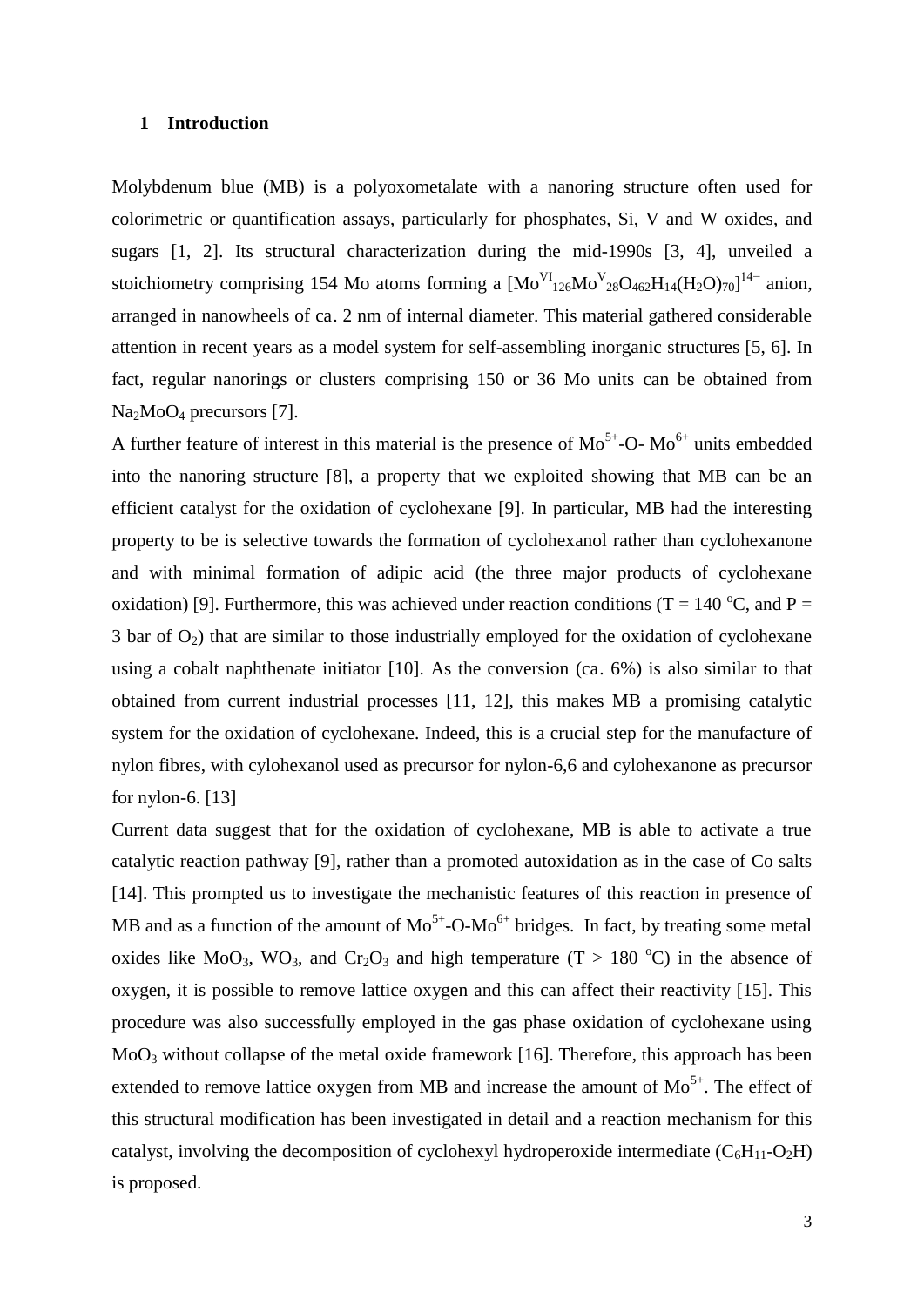# **2 Experimental**

## **2.1 Synthesis of molybdenum blue**

Molybdenum blue (MB) was prepared following with the procedure reported in [9] and references therein. Molybdenum metal powder (Sigma, assay 99.99% wt) was mixed with diluted hydrogen peroxide (Aldrich 30 wt%, trace metals  $< 10$  ppm) and the suspension was stirred for 8 h at room temperature. The suspension was then filtered and the blue solid formed was dried using a rotary evaporator at room temperature in order to obtain a fine blue powder. Using such procedure, nanorings of ca. 3.8 nm external diameter [9] were obtained. Unlike other protocols, this procedure was deliberately used to minimize the presence of impurities and to have  $H^+$  as counter ion rather than alkali metals.

#### **2.2 Catalytic tests**

Solvent-free oxidation of cyclohexane (Alfa Aesar, 8.5 g, HPLC grade) was carried out in a glass bench reactor using the desired amount of catalyst (6 mg). It should be noted that while MB is soluble in water, it is insoluble in cyclohexane; therefore we consider molybdenum as a heterogeneous catalyst under our reaction conditions. The reaction mixture was magnetically stirred at  $140^{\circ}$ C and 3 bar  $O_2$  for 17 h. The reaction mixture was analysed by gas chromatography using a Varian 3200 gas chromatographer equipped with a CP-Wax 42 column. Acid products, such as adipic acid, were converted to their corresponding ester for quantification purposes [14]. An experimental error of 5% was determined for the quantification of the species in the reaction mixture, and this value as been used to compare the different catalytic tests in statistical terms.

# **2.3 Characterization of the catalyst**

## **2.3.1 Diffuse reflectance spectroscopy**

UV-Vis diffuse reflectance spectra were collected using a Harrick Praying Mantis cell mounted on a Varian Cary 4000 spectrophotometer. The spectra were collected from 850 to 200 nm at a scan speed of 60 nm  $min^{-1}$ . Background correction was carried out using Teflon powder (Spectralon). The sample was mounted on a 3 mm diameter diffuse reflectance sampling cup. Deconvolution analysis was carried out in the region 400-800 nm by means of Gaussian peaks [17]. The spectra were normalized to 1 unit of absorbance for comparison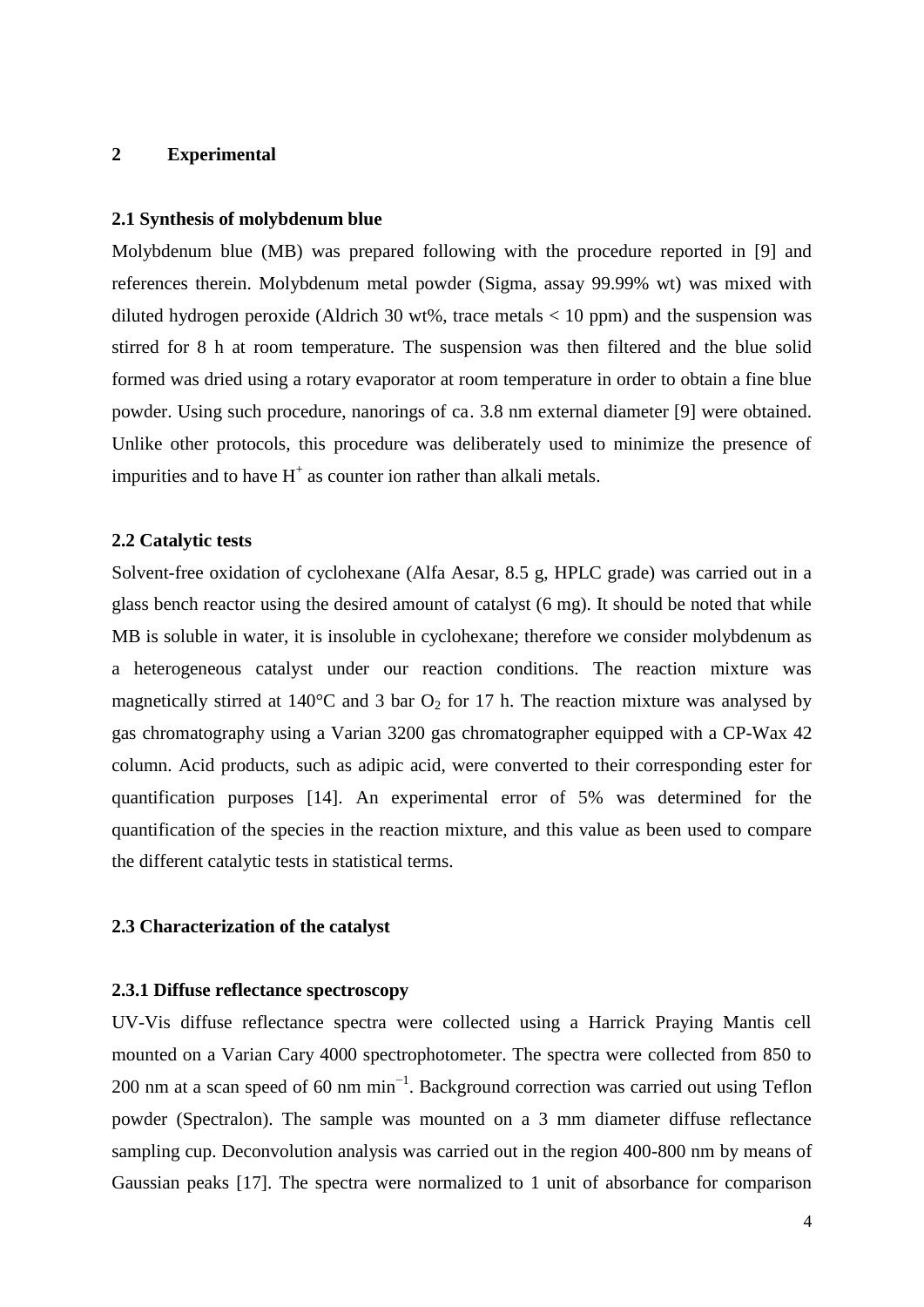purposes. The fitting of the spectra and their deconvolution was carried out using two procedures in order to provide a statistically univocal deconvolution set. A simplex algorithm [18] was used first to obtain an initial set of peak positions and peak widths, by a least absolute deviation analysis. This has the possible drawback of multiple solutions but it is more robust on outliers. The solution obtained by this regression was then used as input for a Levenberg-Marquardt algorithm [19] which operates on a least square curve fitting and provides a single fitting output. The fitting of the spectra was accepted when the fittings obtained using least absolute deviation analysis and least square fitting coincided within an error of the peak positions within 2 nm.

#### **2.3.2 Solid State EPR**

X-band continuous wave (CW) EPR spectra were recorded at room temperature in deoxygenated cyclohexane, using a Bruker EMX spectrometer. Typical instrument parameters were: centre field 3600 G, sweep width 800 G, sweep time 600 s, time constant 20 ms, power 1 mW, modulation frequency 100 kHz, and modulation width 5 G. EPR solid state spectra were collected at  $-133 \text{ °C}$  (140 K) in a sealed quartz EPR tube.

A fresh MB sample for  ${}^{17}O_2$  adsorption for solid state EPR was prepared in the following manner: the sample was inserted in a quartz EPR tube and treated under vacuum (40 mbar) for 8 h at 80  $^{\circ}$ C. This procedure was followed to remove oxygen from the gas phase before recording the spectrum at low temperature, in order to avoid dipolar broadening of the EPR line of the surface paramagnetic species caused by interaction with physisorbed molecular oxygen. The sample was then exposed to  ${}^{17}O_2$  at room temperature and then the sample was further evacuated for 1.5h. The sample was then cooled at 140 K after this absorption for spectra recording.

## **2.4 EPR spin trapping**

X-band continuous wave (CW) EPR spectra were recorded at room temperature in deoxygenated cyclohexane, using a Bruker EMX spectrometer. The typical instrument parameters were: centre field 3487 G, sweep width 100 G, sweep time 55 s, time constant 10 ms, power 5 mW, modulation frequency 100 kHz, and modulation width 1 G. Quantitative spectral analysis was carried out using WinSim software [20]. The spin trapping experiments were performed using the following procedure: 5,5-dimethyl-1-pyrroline N-oxide (DMPO) (0.1 mL of 0.1 M solution in cyclohexane) was added to the substrate (0.1 mL of 2.5 molar % solution of CHHP in cyclohexane), in an EPR sampling tube. The mixture was deoxygenated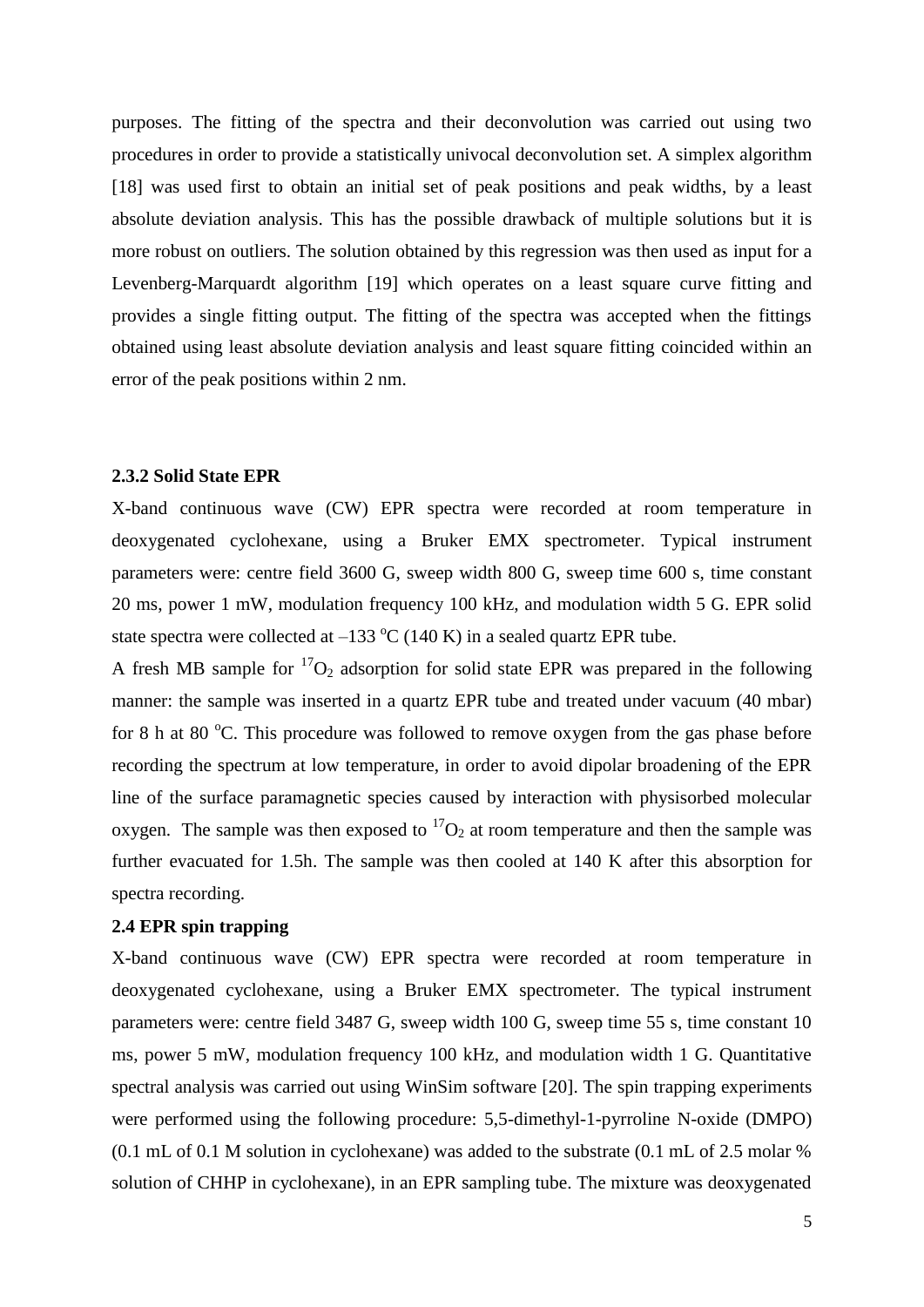by bubbling  $N_2$  for 1 min prior to recording the EPR spectrum in order to enhance the signal [21]. Deoxygenation was carried out at room temperature 5 min after the mixing of the catalyst with the reaction mixture.

Cyclohexyl hydroperoxide (CHHP), was synthesized by a Grignard reagent-oxygen reaction, [22] and a solution of 2.5 mol% cyclohexyl hydroperoxide in cyclohexane was obtained.

#### **3 Results and discussion**

#### **3.1 Thermal treatment of Molybdenum Blue**

It was found that treating  $MoO<sub>3</sub>$  at temperatures above 180  $^{\circ}C$  in the absence of oxygen, removed oxygen from the lattice and this can affect its reactivity towards oxidation reactions involving hydrocarbons [16, 23]. The same procedure has been applied to MB with the aim to investigate the role of  $Mo^{5+}$  centres in the catalytic activity, as well as to prove the existence of an intermediate bound to the catalyst surface.

A thermally treated MB sample (here denoted as T-MB) was obtained from a fresh MB sample and treated at 180 °C for 48 h under flow of He (20 mL min<sup>-1</sup>). Catalytic data for the oxidation of cyclohexane for a fresh a thermally treated MB samples are reported in table 1.

**Table 1** Conversion and selectivity for a fresh (MB) and thermally treated MB (T-MB) sample for the oxidation of cyclohexane. Experimental conditions: catalysts 6 mg, cyclohexane 8.5 g, T = 140 °C and P = 3 bar  $O_2$ , reaction time  $= 17h$ . CHHP  $=$  cyclohexyl hydroperoxide.

| <b>Catalyst</b> | <b>Conversion</b> |    | Cyclohexanol Cyclohexanone | <b>CHHP</b> | <b>Adipic</b> | <b>Selectivity</b> |
|-----------------|-------------------|----|----------------------------|-------------|---------------|--------------------|
|                 | $\frac{9}{6}$     |    |                            |             | Acid          | $(\frac{9}{6})$ *  |
| MВ              | 6.0               | 52 | 40                         |             |               | 93                 |
| <b>T-MB</b>     | 5.5               | 28 | 49                         |             | 20            | 97                 |

(\*) total observed

Previous characterization of these materials by means of XRPD and HRTEM showed that the thermal treatment left the three-dimensional structure of the nanoring unaltered [9]. However, XPS data showed a change in the  $Mo^{5+}/Mo^{6+}$  ratio from 0.28 for MB, to 0.42 for T-MB, [9] thus presenting an increase in  $Mo^{5+}$  centres i.e. a reduction of the polyoxometalate as a consequence of oxygen removal from the MB lattice. This leads to a conversion that is statistically the same (that is within the experimental error of the GC method we used for the analysis of the reaction mixture) for the two materials, i.e. 6% conversion.), but the loss of selectivity to cyclohexanol (from 52 to 28%) from MB to T-MB.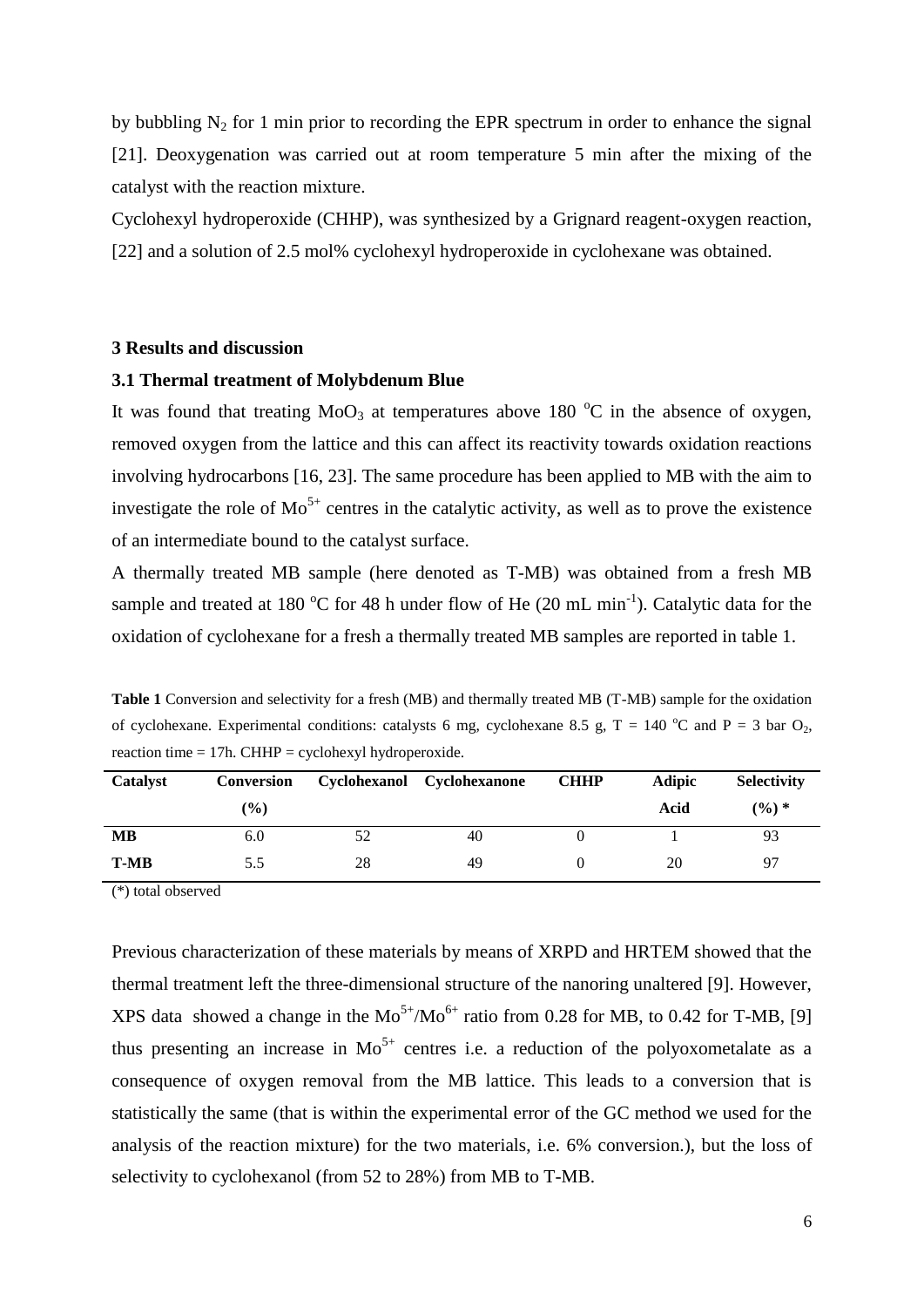## **3.1.1 DR-UV spectroscopy of Molybdenum Blue**

In view of these characterization data, this prompted us to explore these two materials by means of other spectroscopic tools like diffuse reflectance-UV-Vis spectroscopy (DR-UV-Vis) and solid state EPR (SS-EPR). This with the aim to gather information on the electron hopping between  $Mo^{5+}$  and  $Mo^{6+}$  centres [24], as well as the local structure of these materials and possible binding modes of the oxygen to the MB nanoring (SS-EPR, section 3.1.2) [25].

UV-Vis spectra in the region between 400 and 800 nm for a fresh MB sample (Fig. 1), shows the clear presence of two bands at 611 and 659 nm, which are assigned to intervalence charge transfer (IVCT) bands [26], and the presence of a distinct shoulder at 450 nm.



**Fig. 1** DR-UV-Vis spectrum of: (a) fresh MB and (b) thermally treated T-MB sample.  $O_a$  and  $O_b$  refer to the offset for MB and T-MB respectively. A metal-to-bridge charge transfer (MBCT) band is detected at ca. 610 nm and a metal-to-metal charge transfer band is detected at ca. 650 nm (see table 3 for details).

Deconvolution of the MB UV-Vis spectrum using Gaussian peaks [17] (Fig. 2) lead to a fitting profile presenting six species (table 2). As MB presents a oxo-bridge system this gives rise to two intervalence bands [27], a band at high energy (low wavelength) due to a metal-tobridge charge transfer (MBCT) [28] and a band at lower energy due to a metal-to-metal charge transfer (MMCT). This phenomenon has been observed in oxo-bridged Ru complexes [29], and we tentatively assign the peak at 611 nm to a MBCT band and the peak at 654 nm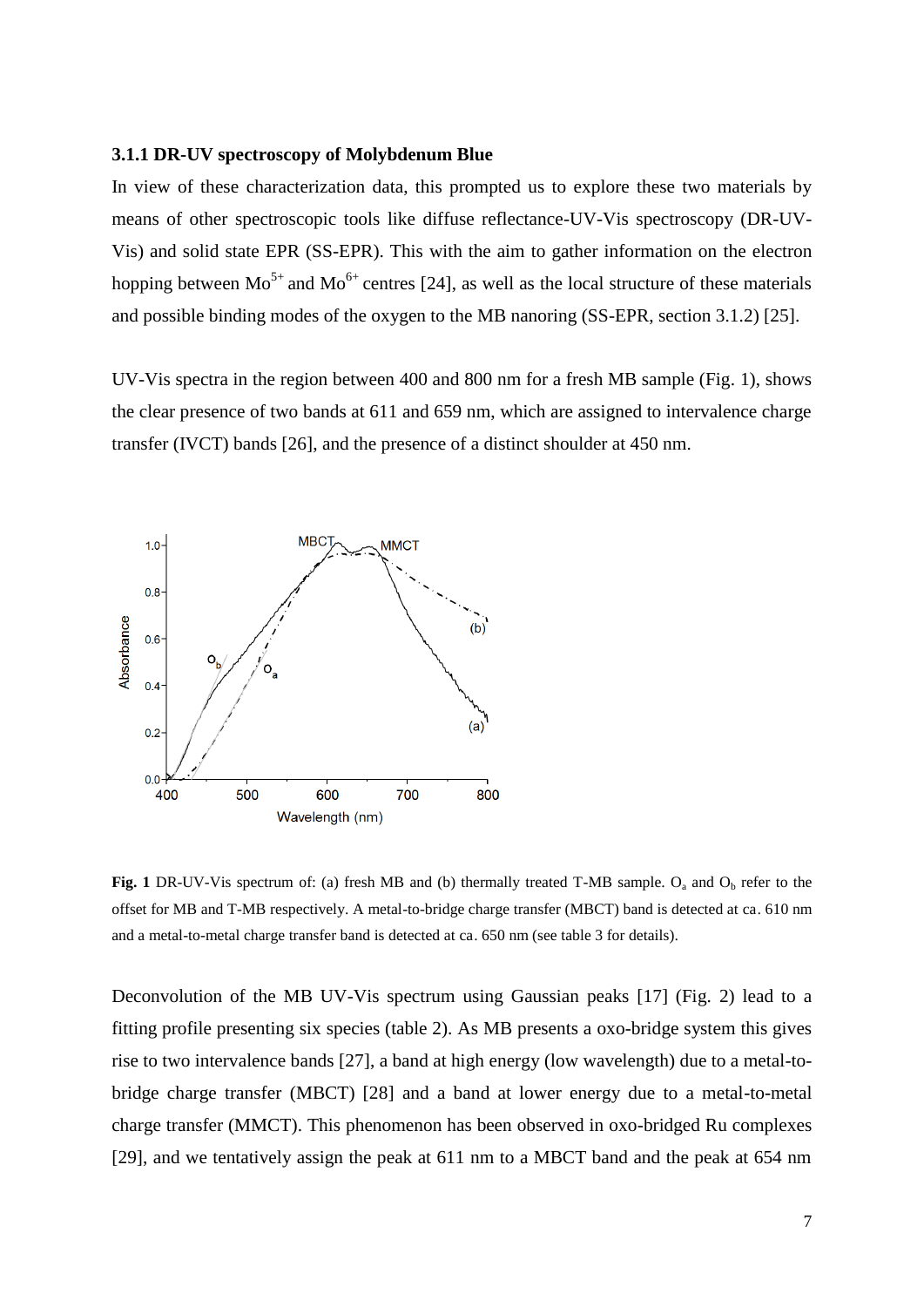to a MMCT band. For the shoulder at 450 nm instead, this leads to an offset of 410 nn and in turn a band gap [30] of 3.02 eV, a value very similar to the band gap of thin films of  $MoO<sub>3</sub>$ (3.04 eV) [31]. For the other three peaks/shoulders detected in figure 2, a full analysis of this spectrum would require a study of the excited states of MB [32], which is beyond the scope of the current manuscript. We do not consider the presence of six deconvolution peaks as a sign of a non-pure MB sample. In fact, XRPD [3] and SS-EPR (see section 3.1.2) show consistency with one MB species only. At present we can tentatively assign the bands at 494, 575 and 721 nm to localized oxygen ion vacancies [33] as observed for relatively known substoichiometric  $MoO<sub>3-x</sub>$  [34]. However, this tentatively explanation is under debate [34] even for these materials, therefore much more work would be needed to determine and assign in full the several features that we are observing for MB. Yet this shows that MB is a highly complex system with several non-obvious features.



**Fig. 2** Gaussian deconvolution for the DR-UV-Vis spectrum of fresh MB; (grey thick line) experimental spectrum; (black dotted line) simulated spectrum; six species labelled from (1) to (6) are identified (see table 3 for details).

For T-MB instead the DR-UV-Vis spectrum shows that the shoulder at 450 nm is lost, and the region at 600-660 nm now appears as two nearly unresolved bands with the peak at 611 nm almost disappearing, (figure 1 and 3) thus showing the disruption of the  $Mo^{5+}-O-Mo^{6+}$ moiety as a consequence of an increase in  $Mo^{5+}$  centres. By deconvolution of the T-MB UV-Vis spectrum, the most interesting feature is a strong reduction in the intensity of the signal at 612 nm (originally at 611 nm for the untreated sample, and with these two experimental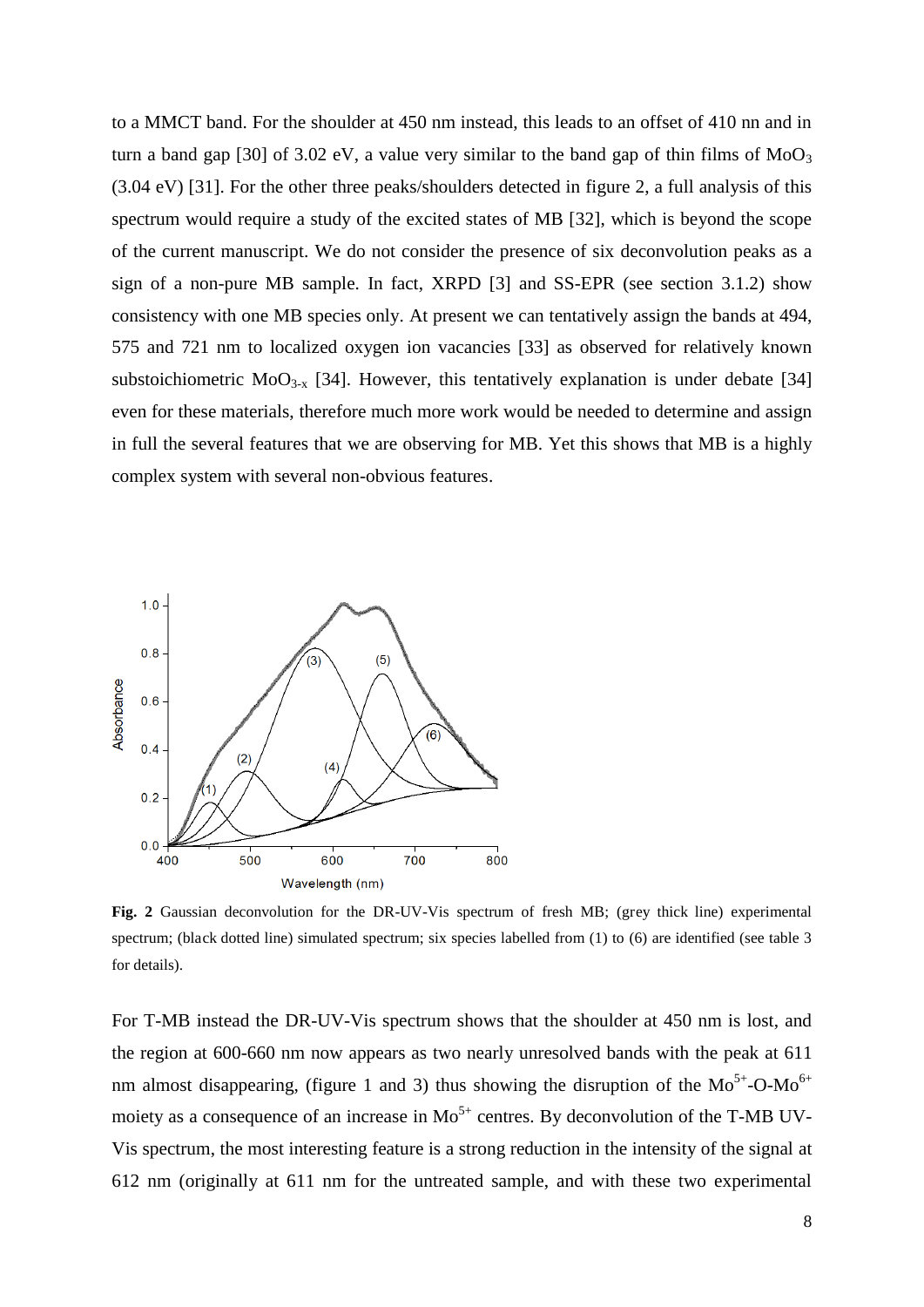values identical within experimental error). This supports that our assignment for this band is indeed the due to a metal-to-bridge charge transfer process. In fact, as oxygen is removed from the lattice the bridge is disrupted and in turn the intensity of its signal.



**Fig. 3** Gaussian deconvolution for the DR-UV-Vis spectrum of T-MB; (grey thick line) experimental spectrum; (black dotted line) simulated spectrum; five species are identified, a numbering from (2) to (5) is used to preserve the labelling of the species reported in Fig. 2 (see table 3 for details).

Furthermore, the loss of the shoulder at 450 nm leads now to an offset of ca. 430 nm i.e. a band gap of 2.88 eV. This is a lower value compared to fresh MB and further consistent with oxygen removal from the lattice [35], yet without a collapse of the 3D framework of the nanoring structure [9].

**Table 2** Band position summary for MB and T-MB after gaussian deconvolution. The labelling from (1) to (6) refers to figures 2 and 3.

| <b>Band from</b><br>deconvolution |     | MB $\lambda_{\text{max}}$ (nm) T-MB $\lambda_{\text{max}}$ (nm) |
|-----------------------------------|-----|-----------------------------------------------------------------|
| (1)                               | 450 | n.d.                                                            |
| (2)                               | 494 | 498                                                             |
| (3)                               | 575 | 577                                                             |
| (4)                               | 611 | 612                                                             |
| (5)                               | 659 | 651                                                             |
| ٠о.                               | 721 | 691                                                             |

# **3.1.2 Solid state EPR spectroscopy of MB and T-MB**

Due the presence of  $Mo^{5+}$  centres in MB, and to gather additional structural information on this material, we considered the use of solid state EPR (SS-EPR).  $Mo^{5+}$  is EPR active (electron configuration  $[Kr]$  4d<sup>1</sup>) and with an expected hyperfine structure presenting six EPR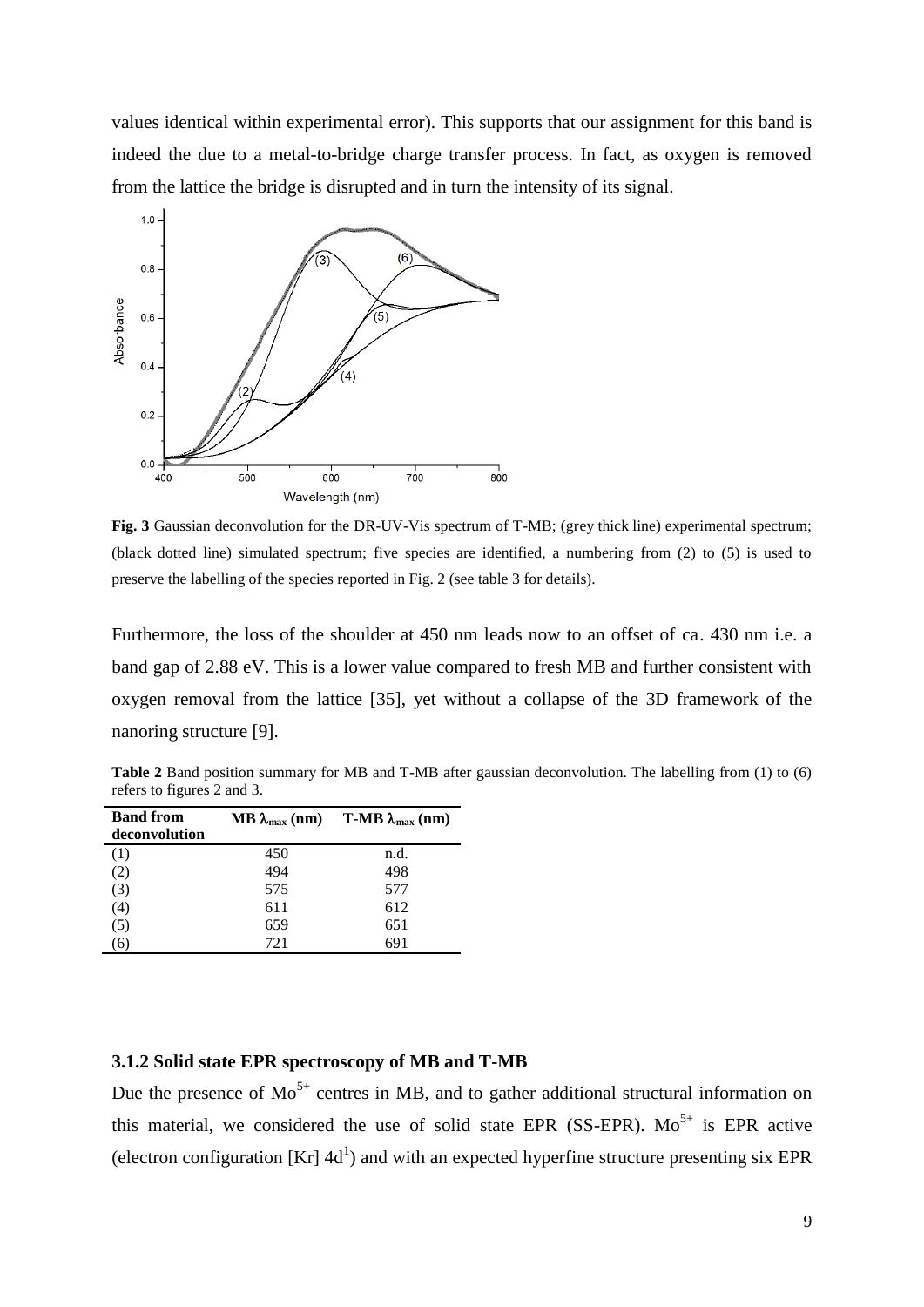signals due to the interaction between the unpaired electron and the nuclear spin  $(I = 5/2)$  of the isotopes  $95$ Mo and  $97$ Mo [36]. However, a solid state EPR spectrum of MB collected at 140 K (Fig. 4) showed four peaks only. This is a consequence of the large amount of  $Mo^{5+}$ centres in our sample, which are also constrained in a nanoring of external diameter of ca. 3.8 nm [3, 9]. The combination of these two factors make the  $Mo<sup>5+</sup>$  paramagnetic centres not isolated each other, thus leading to dipolar coupling interaction [37] and in turn to line broadening and unresolved spectra.



**Fig. 4** Solid state EPR spectrum at 140K of: (a) fresh MB sample, and (b) thermally treated T-MB sample, (the spectra have been scaled to the same intensity in order to better appreciate the difference in line broadening between these two samples).

SS-EPR spectroscopy for a T-MB sample was also carried out, but the resulting spectrum was even broader and with less features than fresh MB. Considering the results obtained by DR-UV-Vis, (section 3.1.1) and previous XPS data [9] we conclude that the broadening effect that we observe in this EPR spectrum, is due to an increase in  $Mo^{5+}$  concentration only; and not by an extensive antiferromagnetic coupling followed by collisions of the paramagnetic centres with oxygen [38].

Despite this non-informative result, and yet the role of oxygen in driving the selectivity to a desired oxidation product as a function of the MB electronic structure, we collected EPR spectra of MB in presence of  ${}^{17}O_2$ . In fact, the binding mode of  $O_2$  to a Mo centre could in principle be detected by SS-EPR at low temperature [39], with discrimination between  $O_2$ adsorption modes to a metal centre. For example just one oxygen atom bound to a metal, or a binding mode via both the O atoms to a metal centre. To promote  $O_2$  adsorption, a fresh MB sample was treated under vacuum overnight at 140  $^{\circ}$ C and then exposed to a  $^{17}O_2$  atmosphere (figure 5). However, also in this case no signal from  ${}^{17}O_2$  was detected (expected signal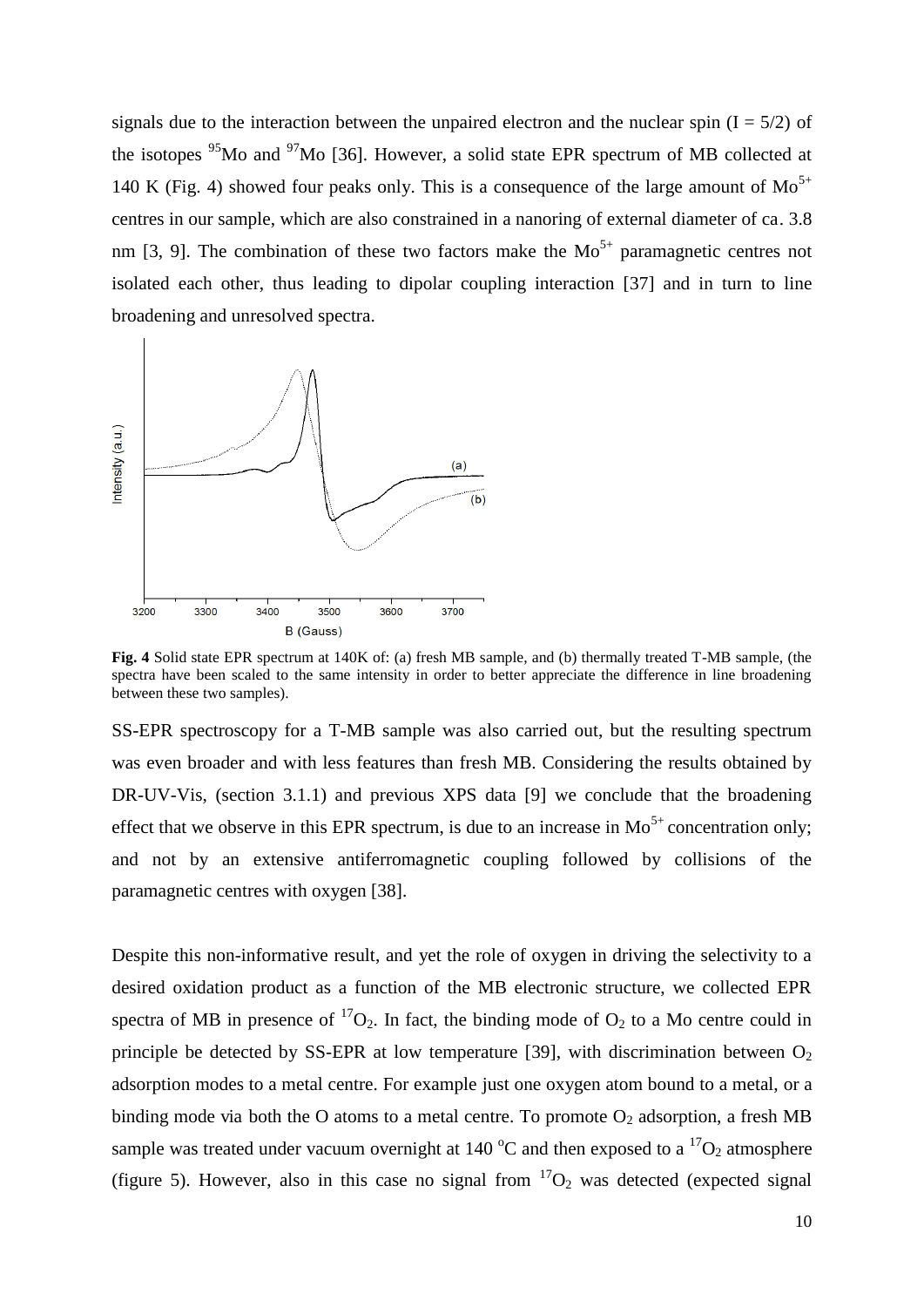between 3400 and 3500 G, with our centre field, for adsorbed  ${}^{17}O_2$ ; and between 3600-3700 G for changes in coordination of Mo [25]). Even if the catalytic properties of MB originate from the presence of  $Mo^{5+}$  centres, it appears that is precisely the large amount of these species that prevents also the identification of any  ${}^{17}O_2$  hyperfine structure over the MB surface. This further shows, as for DR-UV-Vis, that MB is a challenging system to study due to the inner complexity of its electronic structure.



**Fig. 5** Solid state EPR spectrum at 140 K of: (a) fresh MB and (b) MB after exposure to  ${}^{17}O_2$ .

# **3.2 Nature of the oxidation reaction of cyclohexane in presence of MB, and CHHP decomposition**

As a consequence of the results we have observed in this study, and with the aim of finding a correlation between a change in electronic properties of MB and the product distribution, the oxidation reaction of cyclohexane was investigated using EPR spin trapping methodology (see section 3.2.1).

However, in our case these experiments were not directly carried out for the oxidation of cyclohexane, but rather for the decomposition of cyclohexyl hydroperoxide (CHHP). This for two reasons: (i) CHHP is considered a key intermediate of the oxidation process (vide infra) and (ii) intrinsic pressure and temperature limitations to carry out spin trapping experiments at  $140^{\circ}$ C and 3 bar. Despite these apparent constraints, useful information can obtained in order to gather information on the reaction mechanism for the oxidation of cyclohexane catalysed by MB (section 3.3). In fact, there is a crucial point that emerges from the analysis of the product distribution. Liquid phase oxidations may occur via a true catalytic process, or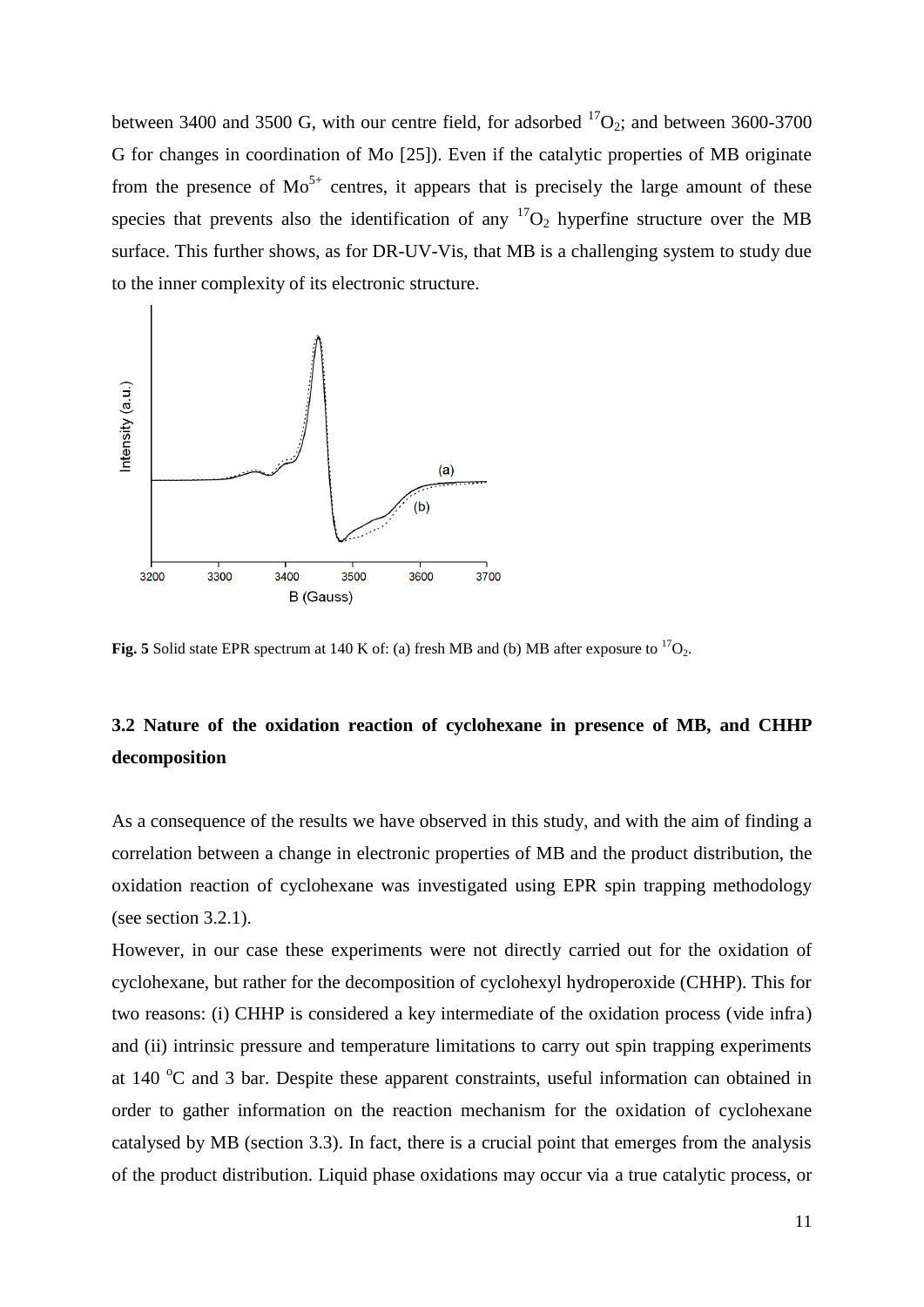by means of autoxidation [40] that is an unselective oxidation route where the selectivity is purely dictated by the reactivity of free radicals in solution and not by the catalyst.

Due to its importance for our study, the accepted reaction pathway for autoxidation is reported here, as well as how MB can modify it. The classical scheme of homolytic oxygen activation for the autoxidation of hydrocarbons is given in equations 1-4 [41], where  $I^*$  is any species capable to abstract an H atom from the reagent  $C_6H1_2$ .

$$
I^* + C_6H_{11} - H \to I^* - H + C_6H_{11} \tag{eq. 1}
$$

$$
C_6H_{11} + O_2 \rightarrow C_6H_{11}O_2 \qquad (eq. 2)
$$

$$
C_6H_{11}O_2 \cdot + C_6H_{11} - H \to C_6H_{11} - O_2H + C_6H_{11} \cdot \tag{eq. 3}
$$

 $C_6H_{11}$ -O<sub>2</sub>H +  $C_6H_{11}$ -O<sub>2</sub>H  $\rightarrow$   $C_6H_{10}$ =O +  $C_6H_{11}$ -OH + O<sub>2</sub> (eq. 4)

This scheme is usually subdivided in: initiation (eq. 1), propagation (eqs. 2-3) and termination (eq. 4). In this scheme  $C_6H_{11}O_2$  is the chain carrier of this free radical pathway process (eq. 3), and CHHP  $(C_6H_{11}-O_2H)$  is involved in the propagation and formation of the products (eqs. 3-4) [41]. It should be noted that if this mechanism is operating without any selectivity control by a catalytic surface, or even radical scavengers, the expected ratio of ketone to alcohol should be 1:1 (eq. 4).

However, the ketone can also be obtained via H<sub>a</sub> abstraction by the chain carrier  $C_6H_{11}O_2$  in a pathway that is still operating via a pure free radical pathway [38] (eqs. 5-6):

$$
C_6H_{11} - O_2 \cdot + C_6H_{11} - O_2H \to C_6H_{11} - O_2H + C_6H_{10}(\cdot) - O_2H
$$
 (eq. 5)  
\n
$$
C_6H_{10}(\cdot) - O_2H \to C_6H_{10} = O + \cdot OH
$$
 (eq. 6)

On the other hand, by thermal effect, or by the presence of an active metal centre, CHHP decomposition may also occur [43]:

$$
C_6H_{11} - O_2H \rightarrow C_6H_{11} - O \cdot + \cdot OH
$$
 (eq. 7)

with the alkoxyl radical reacting with a cyclohexane molecule to form the alcohol:

$$
C_6H_{11}\text{-O}^{\bullet} + C_6H_{12} \rightarrow C_6H_{11}\text{-OH} + C_6H_{11}\text{-}
$$
\n
$$
\tag{eq. 8}
$$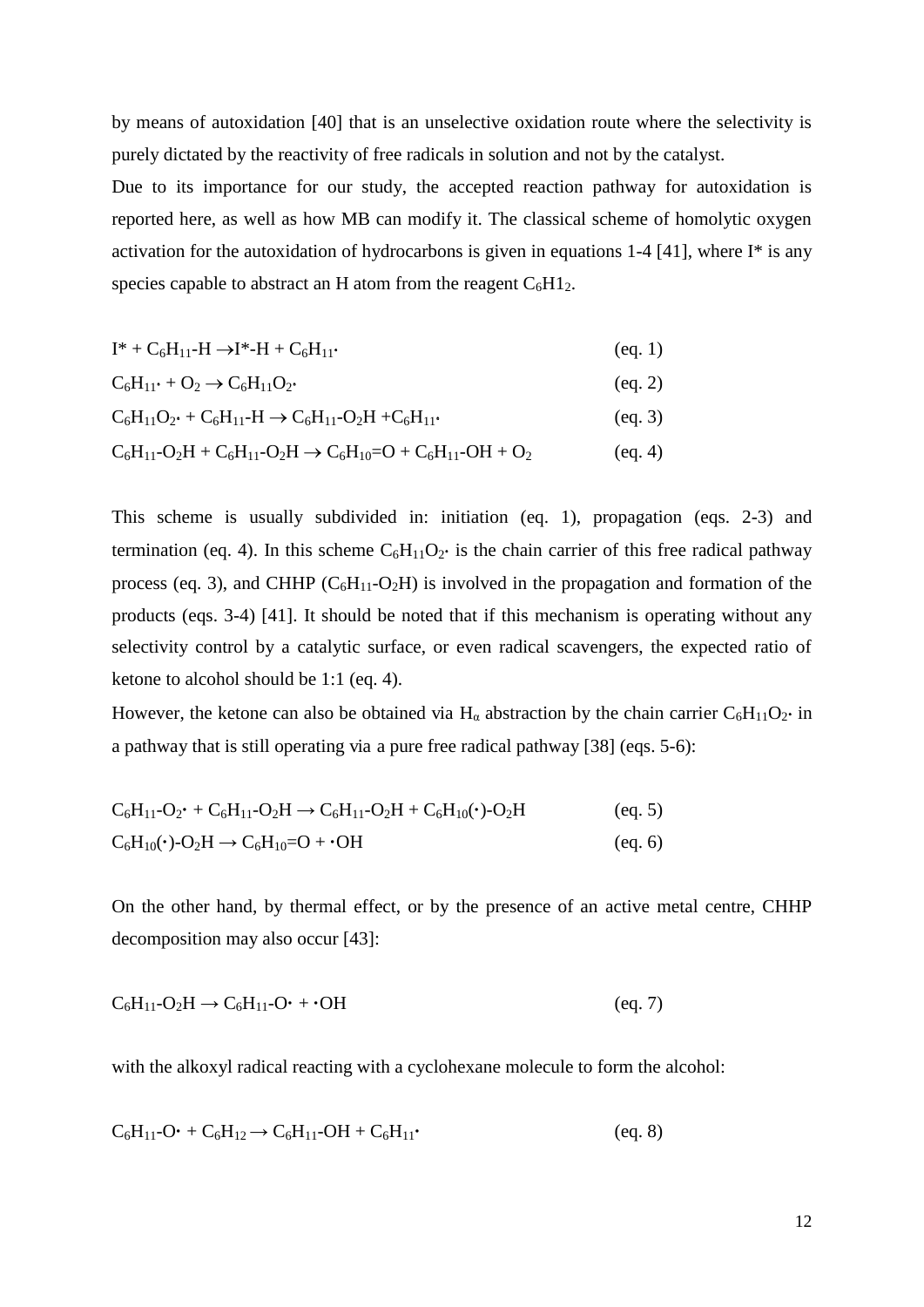In this case, if equations 7-8 are kinetically dominant with respect to equations 5-6, this would lead to an excess of alcohol with respect to the ketone instead. That is why the investigation of the decomposition of CHHP is important in the current study.

It does also worth noting, that CHHP decomposition is also at the centre of the cyclohexane oxidation by cobalt salts, as carried out in industrial context [10]. In this case, it is accepted that a Haber-Weiss cycle is operating in agreement with the scheme [44]:

| $R-O2H + CoII \rightarrow CoIII-OH + RO$                                                                | (eq. 9)  |
|---------------------------------------------------------------------------------------------------------|----------|
| $Co^{III}$ -OH + R-O <sub>2</sub> H $\rightarrow$ Co <sup>II</sup> + RO <sub>2</sub> + H <sub>2</sub> O | (eq. 10) |

Net equation:

 $2 R-O<sub>2</sub>H \rightarrow RO<sub>2</sub> + RO \cdot +H<sub>2</sub>O$  (eq. 11)

However, systems operating on the principle of cobalt salts, usually have a ketone to alcohol ratio (K/A ratio) in the range of 1.5, [14, 45], whereas in our case it is the alcohol to be in excess,  $(K/A = 0.8$  for fresh MB), thus suggesting a dominance of equations 7 and 8, i.e. a fast homolytic CHHP decomposition by MB.

Therefore we consider CHHP a key intermediate in our catalytic process, and more in detail with CHHP adsorbed over MB surface during the oxidation reaction. In fact, in our case the thermal treatment of the catalyst removes oxygen at the expenses of the  $Mo^{5+}-O-Mo^{6+}$  moiety to increase the amount of  $Mo^{5+}$  centres (but still preserving the nanoring structure). As shown in sections 3.1 the conversion is preserved, but the selectivity to the alcohol is lost, thus showing that the selectivity we observe is a consequence of the chemical nature of the catalyst. In fact, if this should not be the case, and the reaction to be a pure liquid phase autoxidation process, i.e. without any adsorbed intermediate species, we should then detect the same selectivity for MB and T-MB, with the product distribution dictated by a pure free radical chain autoxidation process only. In contrast, because the selectivity is different for fresh MB and thermally treated T-MB, this means that one of the intermediates of the reaction has to be bound to surface of the MB, and thus the reaction is truly heterogeneously catalysed. A similar effect has been recently observed for cobalt silicates, where an enhanced selectivity to the ketone was observed instead as a function of the amount of  $Co^{2+}$  centres [46]. Due to our experimental conditions we cannot yet directly detect CHHP adsorbed over MB (i.e. a very dispersed catalyst in liquid phase, and at high temperature and pressure). Still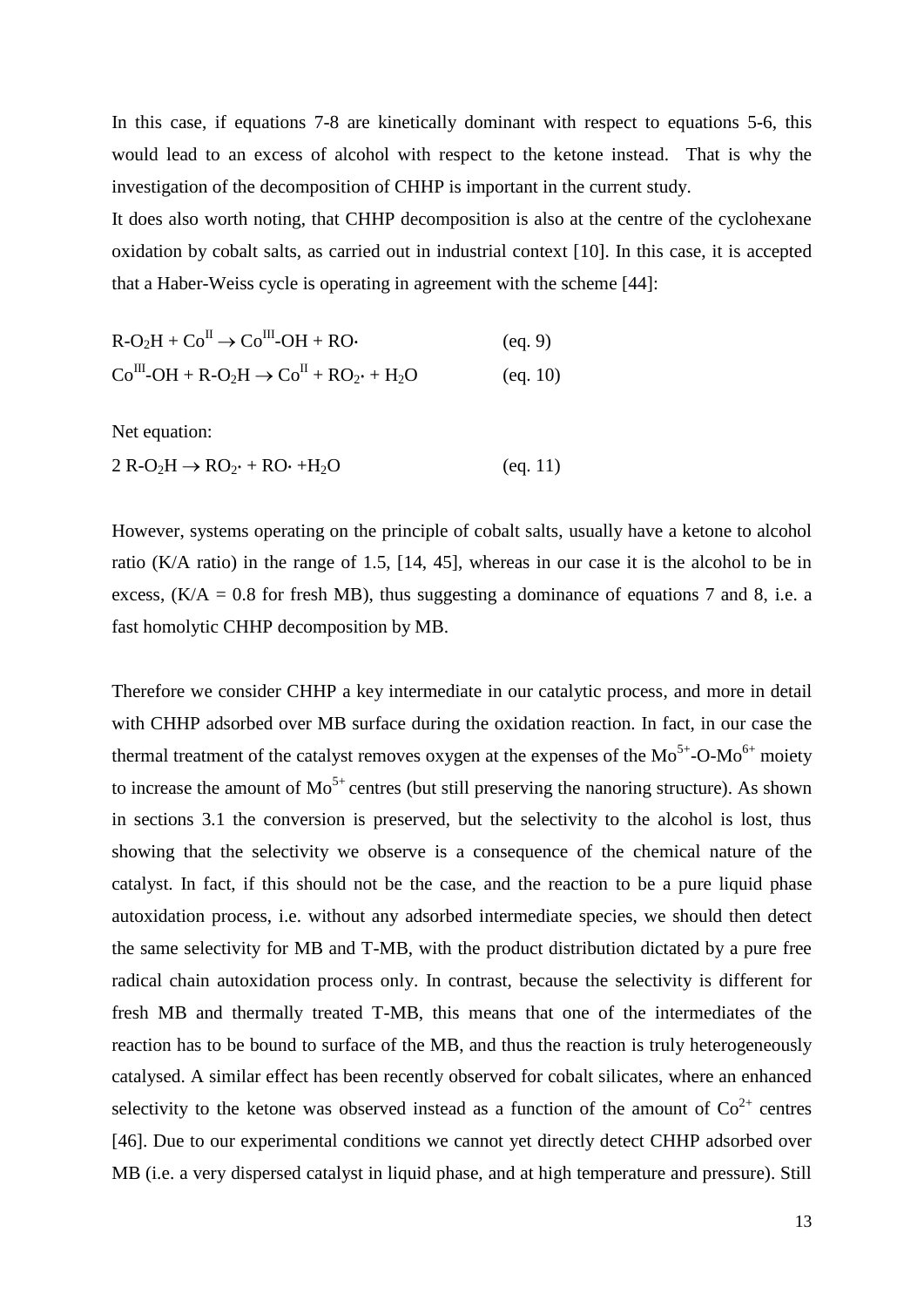CHHP is an intermediate that can drive the selectivity to the alcohol [46], and it is for these combined reasons that we carried out spin trapping experiments on this species in order to identify the mechanism for this reaction.

# **3.2.1 EPR Spin trapping for the CHHP decomposition by fresh and thermally treated MB**

The principle of the spin-trapping methodology relies on the fast selective addition, i.e. trapping, of short-lived radicals to a diamagnetic spin trap, usually a nitrone or a nitroso compound, such as 5,5-dimethyl-1-pyrroline-N-oxide (DMPO). The result of this addition, known as spin adduct, is a persistent free nitroxide radical with a sufficiently long lifetime to enable detection by conventional EPR spectroscopy [47]. Hyperfine coupling constants between the unpaired electron in the spin adduct and the hydrogen in the beta position of DMPO (Fig. 6, top) where calculated. Thus it was possible to assign the structure of the original short-lived radicals [48]. Spin trapping spectra, and their deconvolution, for the decomposition of CHHP by MB and T-MB are reported in figures 6 and 7 respectively. The simulation of the spectra led to assign the following species: a di-tert-butyl-nitroxide derivative [49], a DMPO-O-C<sub>6</sub>H<sub>11</sub> [50], and a DMPO-O<sub>2</sub>-C<sub>6</sub>H<sub>11</sub> spin adduct [51] a DMPO- $C_6H_{11}$  carbon-centred adduct characteristic of the parent radical  $C_6H_{11}$ • [52] and a carbon centred adduct which is possibly a DMPO-C(OH) $R_2$  [53].

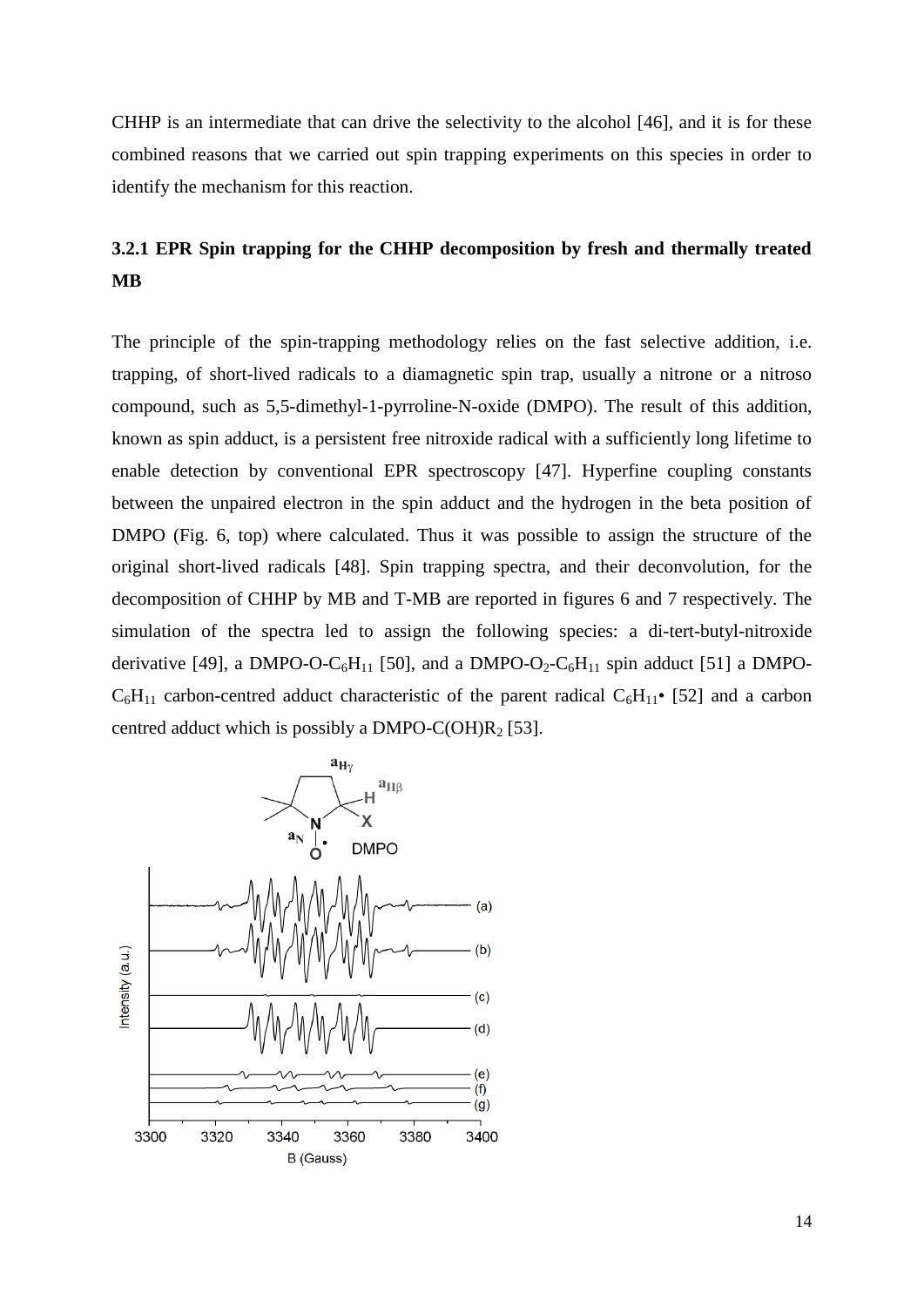**Fig. 6** (top) DMPO structure and coupling constants for simulation of the spectra; (bottom) deconvoluted EPR spectra of DMPO spin adducts obtained during the decomposition of CHHP in cyclohexane in the presence of MB: (a) experimental spectrum and (b) simulated spectrum; (c) di-tert-butyl-nitroxide derivative, (d) DMPO-O- $C_6H_{11}$  spin adduct, (e) DMPO-O<sub>2</sub>-C<sub>6</sub>H<sub>11</sub> adduct, (f) DMPO-C<sub>6</sub>H<sub>11</sub> carbon centred adduct, and (g) carbon centred adduct, which is possibly a DMPO-C(OH) $R_2$  species.



**Fig. 7.** Deconvoluted EPR spectra of DMPO spin adducts obtained during the decomposition of CHHP in cyclohexane in the presence of thermally treated T-MB: (a) experimental spectrum and (b) simulated spectrum; (c) di-tert-butyl-nitroxide derivative, (d) DMPO-O-C<sub>6</sub>H<sub>11</sub> spin adduct, (e) DMPO-O<sub>2</sub>-C<sub>6</sub>H<sub>11</sub> adduct, and (f) carbon centred adduct, which is possibly a DMPO-C(OH) $R_2$  species.

Spectra simulation for MB and T-MB, led to the spin Hamiltonian parameters reported in table 3. Moreover, as the line broadening of the two EPR spin trapping spectra for MB and T-MB is the same, this allows a comparison of the relative amounts of species that have been trapped. However, it should be underlined that the spin trapping technique only allows for semi-quantitative determination of the detected adducts. This is a consequence of the lifetime of the spin adduct, the nature of the solvent, the temperature as well as the efficiency of the capture reaction which is different for each radical [54]. Yet considering these limitations, a quantification of the relative amount of spin adducts is possible and was carried out (table 3) with the aim to estimate differences in peroxyl and alkoxyl radicals concentration for MB and T-MB.

**Table 3.** Coupling constants of DMPO spin adducts for the CHHP decomposition in cyclohexane by MB and T-MB at room temperature (thermally treated values in bracket, n.d. = not detected)

| Radical<br>(G)<br>11 ÷<br>aм<br>$\mathbf{a}_{\mathrm{H}(\beta)}$<br>$d_{H(\gamma)}(U)$ |  |  |  |  | Amount of adducts $(\% )$ |
|----------------------------------------------------------------------------------------|--|--|--|--|---------------------------|
|----------------------------------------------------------------------------------------|--|--|--|--|---------------------------|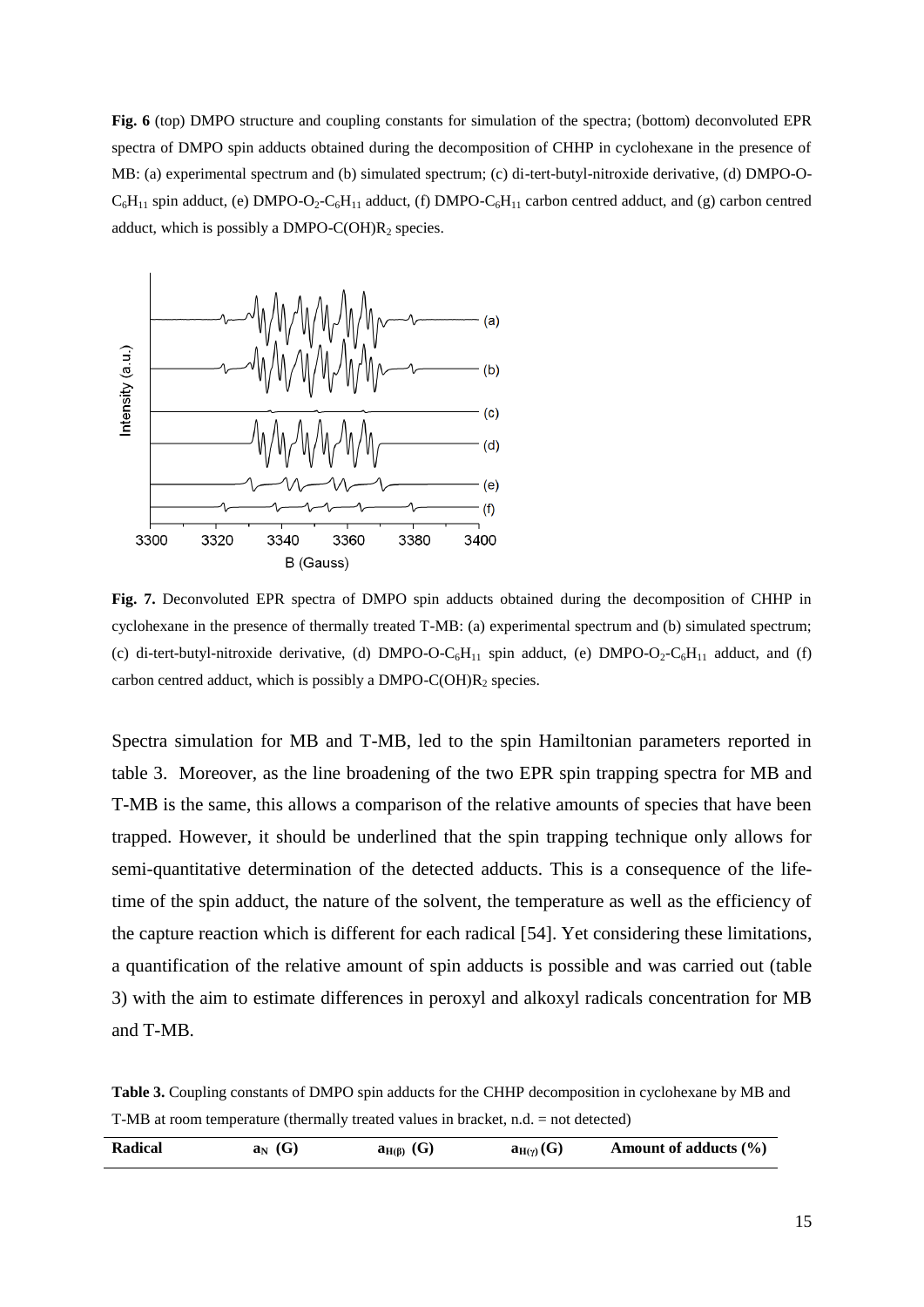|                  | MB    | T-MB  | MB            | T-MB          | MB   | T-MB | <b>MB</b> | T-MB |
|------------------|-------|-------|---------------|---------------|------|------|-----------|------|
| nitroxide        | 14.20 | 14.22 |               |               |      |      | 2.2       | 0.9  |
| derivative       |       |       |               |               |      |      |           |      |
| $C_6H_{11}$ -O•  | 13.36 | 13.40 | 6.02          | 6.01          | 1.90 | 1.90 | 83        | 71   |
| $C_6H_{11}$ -OO• | 14.23 | 14.44 | $10.92^{(*)}$ | $11.46^{(*)}$ |      |      | 6.2       | 21   |
| $C_6H_{11}$      | 14.56 | n.d.  | 20.46         | n.d.          |      |      | 4.1       | n.d. |
| $R_2(OH)C$       | 15.75 | 15.67 | 25.61         | 25.67         |      |      | 4.5       | 7.1  |

(\*) this difference in coupling constant is not considered significant, and the two adducts can be considered the same in both cases.

From these data T-MB presents a lesser amount (ca. 71%) of alkoxyl spin adduct radical if compared to fresh MB (ca. 83%), and it also exhibits a much larger amount of peroxyl adduct (by a factor of ca. 3) compared to fresh MB. These data well match with the reduced selectivity to cyclohexanol that is observed for T-MB, and in turn confirm the pivotal role of CHHP as intermediate for the formation of cyclohexanol for fresh MB. By comparison, studies on the sole autoxidation of cyclohexane in the absence of any catalysts showed an amount of DMPO-O- $C_6H_{11}$  radical adducts of 50% and peroxyl radical adducts of DMPO- $O_2$ -C<sub>6</sub>H<sub>11</sub> of ca. 43% [55] and a K/A ratio close to 1. Assuming a similar efficiency for the spin trapping reaction from DMPO between these studies, the current set of data shows a higher amount of  $C_6H_{11}$ -O• species in solution when MB is used together with more alcohol.

Two further interesting features for the relative amount of spin adducts are observed when T-MB is used: (i) a total disappearance of  $C_6H_{11}$  parent radical, and (ii) an increased amount of  $R_2(OH)C$ • adduct. As the latter species  $(R_2(OH)C)$  is likely to be a ring opening product [56], this could link to adipic acid formation [57]. It is interesting to observe how the amount of adipic acid is much higher for the thermally treated sample T-MB (ca. 20%) (table 1), and nearly absent for fresh MB. This would provide a further match for the data we collected, thus allowing to correlate spin trapping tests and the catalytic results. This is an important aspect as the catalytic tests were carried out at 140  $^{\circ}$ C and 3 bar of O<sub>2</sub>, whereas the EPR experiments were carried out at room temperature and atmospheric pressure.

#### **3.3 Proposed reaction scheme for the oxidation of cyclohexane by MB**

In view of these results, i.e. : (i) decomposition of CHHP by MB, (ii) existence of a  $Mo^{5+}-O$ - $Mo<sup>6+</sup> moiety as a centre of the catalytic activity, and an (iii) enhanced selectivity of MB$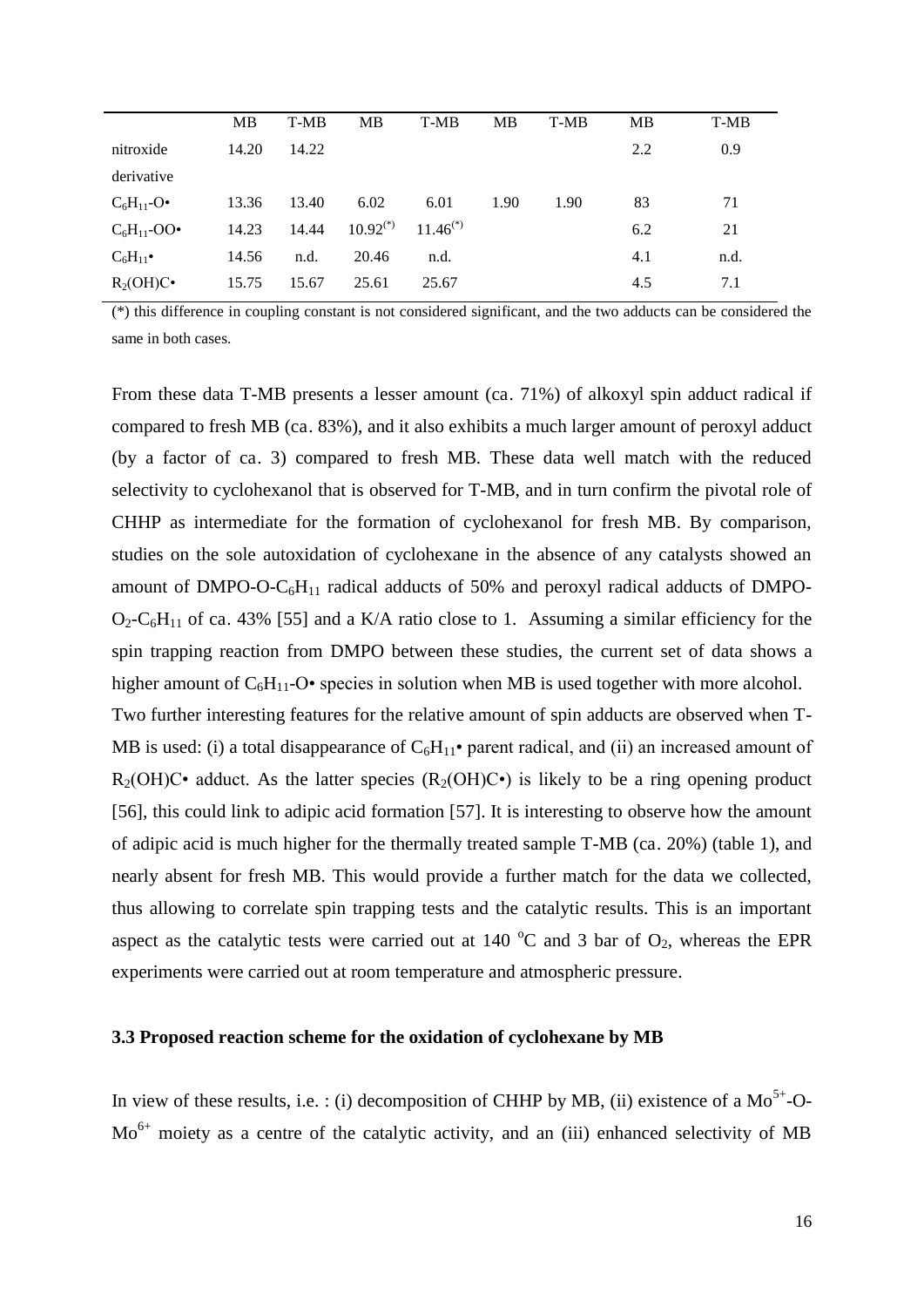towards cyclohexanol; we propose a reaction scheme for the cyclohexanol formation (Scheme 1):



**Scheme 1** Postulated reaction mechanism for the formation of cyclohexanol in the oxidation of cyclohexane via a CHHP intermediate catalysed by MB (for simplicity a fragment of MB only is considered in this scheme, and charges are also neglected)

It should also be noted that in this scheme we make explicit use of a  $H^+$  centre (for simplicity charges are omitted). This because  $H^+$  species are present in the stoichiometry of the MB that we synthesised as counter ion of the Mo nanowheel  $14H^+$ ·[Mo<sup>V</sup><sub>126</sub>Mo<sup>V</sup><sub>28</sub>O<sub>462</sub>H<sub>14</sub>(H<sub>2</sub>O)<sub>70</sub>]<sup>14-</sup>. In this scheme CHHP (ROOH) adsorbs over a Mo-O-Mo moiety or over a MoO(H)Mo unit. This results in the cleavage of the O-O bond of CHHP and elimination of a water molecule. An alkoxy radical (RO•) remains adsorbed to a Mo centre, then by the presence of a proximal  $C_6H_{12}$  molecule (please note the reaction is carried out under solvent-free conditions) a Habstraction reaction occurs, with the formation of cyclohexanol and a parent radical  $C_6H_{11}$ . This parent radical then reacts with molecular oxygen under diffusion limitation control [60] to form a  $C_6H_{11}-O_2$ • species, which by further reaction with  $C_6H_{12}$  will form CHHP and so on, to be a chain carrier for the catalytic cycle.

We would also like to stress the analogies of this mechanism with the cyclohexane oxidation by Mn-AlPO-5 catalysts developed by Iglesia and co-workers [61], where these materials showed enhanced selectivity to the alcohol, as well as decomposition of CHHP as a key intermediate for the oxidation process. In our case though we do not consider the adsorption of  $O_2$  to MB as a possible reaction pathway (either as parallel or predominant route), like proposed for AlPO catalysts. In fact, if we compare the adsorption rate of  $O_2$  to a  $MoO<sub>x</sub>$ surface in solution, to the reaction rate of  $C_6H_{11}$ • with molecular  $O_2$  in solution, the latter is basically a energetically barrierless process limited by diffusion only [60]. This fact, added to the minimal amount of MB used in our catalytic tests (metal to substrate molar ratio

1: 5.4 $\cdot$ 10<sup>7</sup>), lead us to conclude that in our case molecular  $O_2$  adsorbed over MB (if any) is most likely not responsible for the catalytic cycle. And it is the molecular oxygen that is in solution that takes part to the reaction instead.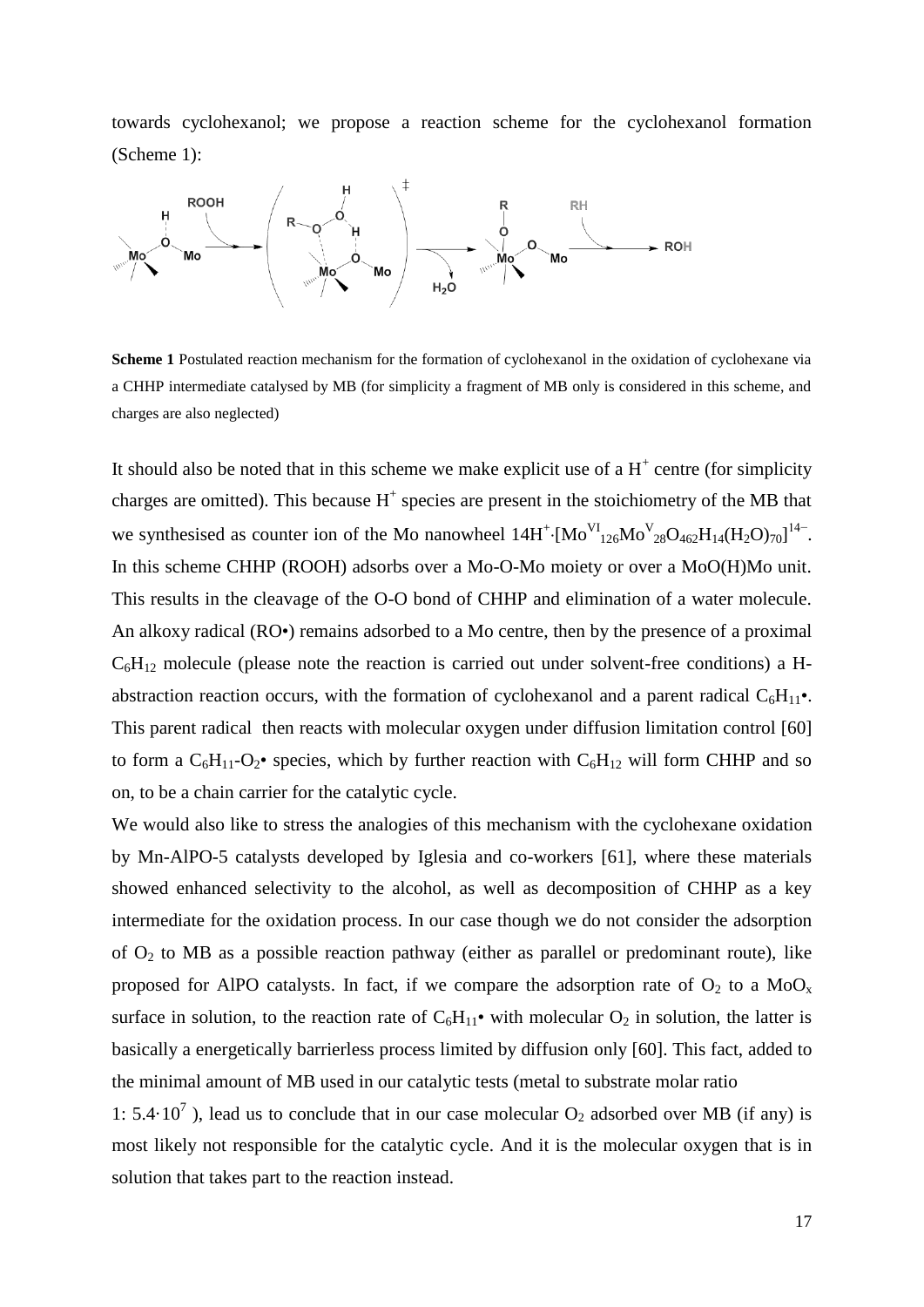#### **4. Conclusions**

MB is a polyoxometalate capable of catalytic oxidation of cyclohexane to cyclohexanol as major product. A key feature of the catalytic activity of MB is its electronic structure comprising a  $Mo^{5+}$ -O-M $o^{6+}$  moiety. DR-UV-Vis data analysis revealed a complex electronic structure, with electron hopping between  $Mo^{5+}$  and  $Mo^{6+}$  centres via the oxygen bridge. By removing lattice oxygen from MB via thermal treatment (T-MB), this increased the amount of  $Mo^{5+}$  into the catalyst, disrupting the  $Mo^{5+}$ -O-Mo<sup>6+</sup> linkage, but leaving the framework of the nano-ring structure basically unmodified. If T-MB was used for the oxidation of cyclohexane and compared with a fresh (thermally untreated) MB sample, the conversion was basically the same for both of these materials; however the selectivity was substantially altered. T-MB decreased the selectivity to the alcohol (the major product for fresh MB), and led to a large formation of adipic acid (which was nearly absent for fresh MB).

The presence of a high amount of  $Mo^{5+}$  centres in both MB and T-MB appears to be at the heart of the catalytic activity for these materials, yet it precluded the analysis of oxygen species over the catalyst surface, and in turn the direct detection of an intermediate over the catalyst surface. Nevertheless, we can deduce that an intermediate (CHHP in our case), has to be bound over the MB surface. In fact, if this should not happen, the reaction would just be a liquid phase autoxidation initiated by any Mo centre, and the product selectivity would be expected to be the same for both MB and T-MB. However, the catalytic tests show otherwise. In addition, by using EPR spin trapping experiments we showed that CHHP is involved in the oxidation process of cyclohexane, and it is possible to correlate this intermediate to the formation of cyclohexanol when MB is used. This allowed us to propose a reaction mechanism in which CHHP is adsorbed over the catalyst surface in analogy with AlPO catalysts [55], but with molecular oxygen that reacts with  $C_6H_{11}$  radicals in liquid phase via a diffusion limited route, rather than to be adsorbed over the catalyst surface.

#### **Acknowledgements**

The authors wish to acknowledge the support of INVISTA Textiles (UK) Limited, INVISTA Intermediates and INVISTA Technologies S. à r. l.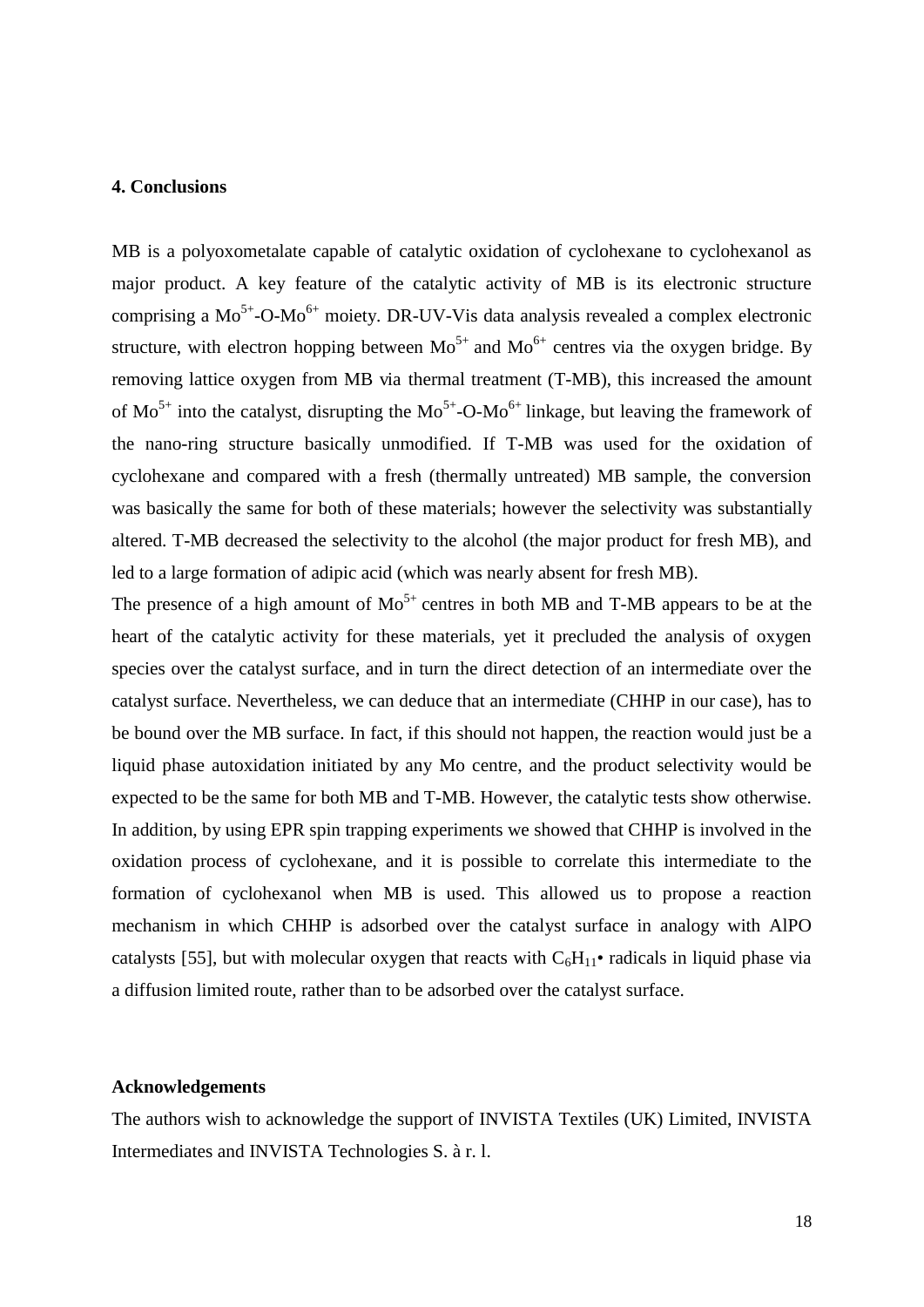# **References**

- 1. He Z, Honeycutt C (2005) Commun Soil Sci Plan 36:1373
- 2. Deng SP, Tabatabai MA (1994) Soil Biol Biochem 26:473
- 3. Müller A, Meyer J, Krickemeyer E, Diemann E (1996) Angew Chem Int Ed 35:1206
- 4. Müller A, Serain C (2000) Acc Chem Res 33:2
- 5. Xuan W, Surman AJ, Miras HN, Long DL, Cronin L (2014) J Am Chem Soc 136:14114
- 6. Long DL, Tsunashima R, Cronin L (2010) Angew Chem Int Ed 49:1736
- 7. Miras HM, Richmond CJ, Long DL, Cronin L (2012) J Am Chem Soc 134:3816
- 8. Zhong D, Sousa FL, Müller A, Chi L, Fuchs H (2011) Angew Chem Int Ed 50:7018
- 9. Liu X, Conte M, Weng W, He Q, Jenkins RL, Watanabe M, Knight DW, Murphy DM,
- Whiston K, Kiely CJ, Hutchings GJ (2015) Catal Sci Technol 5:217
- 10. Vanoppen DL, De Vos DE, Genet MJ, Rouxhet PG, Jacobs PA (1995) Angew Chem Int Ed 34:560
- 11. Guo CC, Chu MF, Liu Q, Liu Y, Guo DC, Liu XQ (2003) Appl Catal A 246:303
- 12. Kumar R, Sithambaram S, Suib SL (2009) J Catal 262:304
- 13. Dapurkar SE, Sakthivel A, Selvam P (2004) J Mol Catal A Chem 223:241
- 14. Hereijgers BPC, Weckhuysen BM (2010) J Catal 270:16
- 15. Ressler T, Walter A, Huang ZD, Bensch W (2008) J Catal 254:170
- 16. Conte M, Chechik V (2010) Chem Commun 46:3991
- 17. Langhals H (2000) Spectrochim Acta A 56:2207
- 18. Leandri R (2001) J. Chemometrics 15: 559
- 19. Alper JS, Gelb RI (1990) J Phys Chem 94:4741

20. Simulations were carried out using WinSim software: http://www.niehs.nih.gov/research/resources/software/tox-pharm/tools/index.cfm.

21. Conte M, Ma Y, Loyns C, Price P, Rippon D, Chechik V (2009) Org Biomol Chem 7:2685

- 22. Walling C, Buckler SA (1955) J Am Chem Soc 77:6032
- 23. Labanowska M (1999) Phys Chem Chem Phys 1:5385
- 24. Qiu H, Xu T, Wang Z, Ren W, Nan H, Ni Z, Chen Q, Yuan S, Miao F, Song F, Long G,
- Shi Y, Sun L, Wang J, Wang X (2013) Nat Commun 4:2642
- 25. Dyrek K, Che M, (19970 Chem Rev 97:305
- 26. Bugayev AA, Nikitin SE (2000) Opt Commun 180:69
- 27. Glover SD, Kubiak CP (2011) J Am Chem Soc 133:8721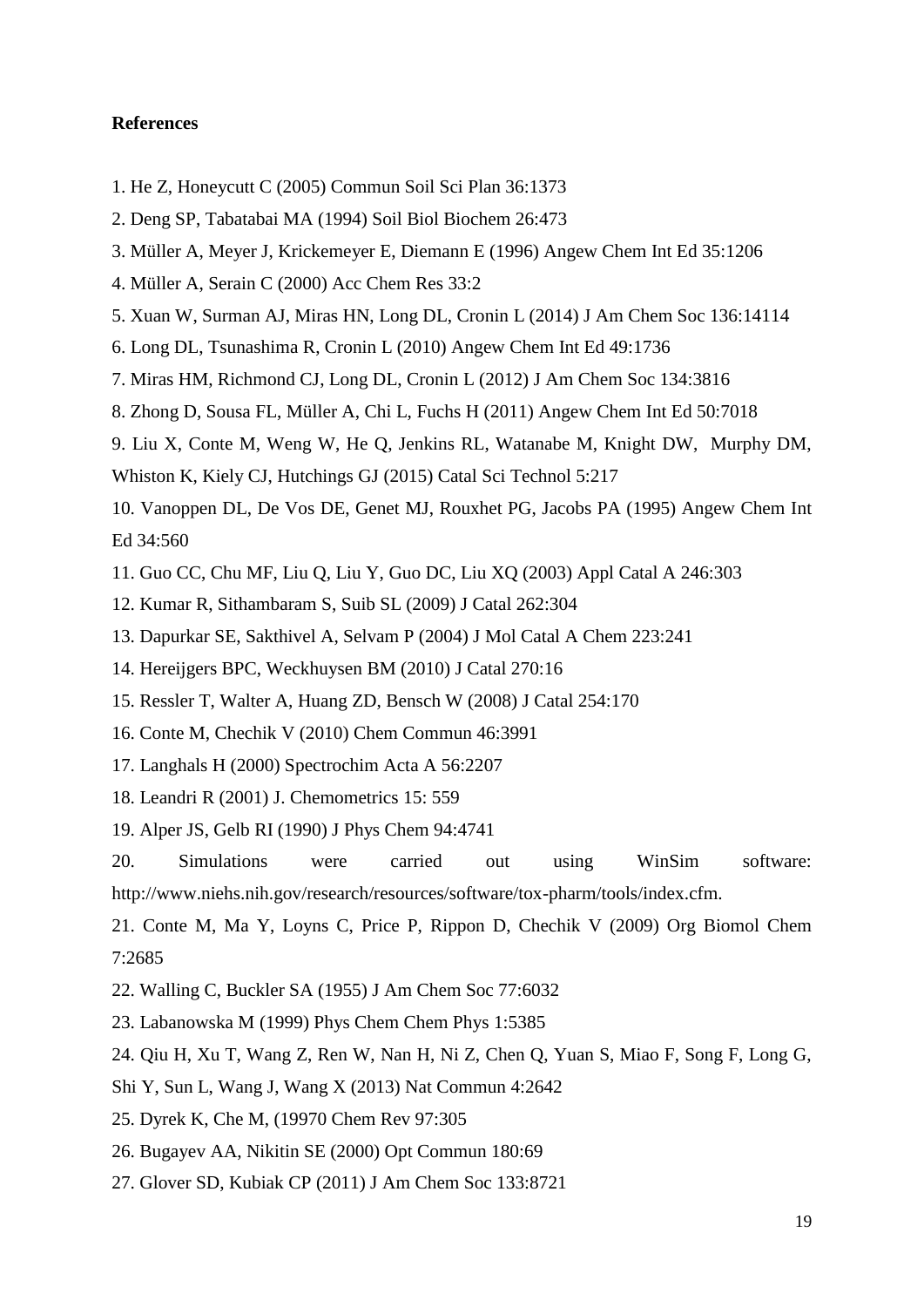- 28. Brunschwig BS, Creutz C, Sutin N (2000) Chem Soc Rev 31:168
- 29. Canzi G, Goeltz JC, Henderson JS, Park RE, Maruggi C, Kubiak CP (2014) J Am Chem Soc 136:1710
- 30. Chithambararaj A, Sanjini NS, Velmathi S, Bose AC (2013) Phys Chem Chem Phys 15:14761
- 31. Hussain Z (2001) J Mater Res 16:2695
- 32. Uemura T, Ohba M, Kitagawa S (2004) Inorg Chem 43:7339
- 33. He T, Yao J (2003) J Photochem Photobiol C 4:125
- 34. Chudnovskii FA, Schaefer DM, Gavrilyuk AI, Reifenberger R (1992) Appl Surf Sci 62:145
- 35. Ganduglia-Pirovano MV, Hofmann A, Sauer J (2007) Surf Sci Rep 62:219
- 36. Torok B, Torok M, Rozsa-Tarjani M, Palinko I, Horvath LI, Kiricsi I, Molnar A (2000) Inorg Chim Acta 298:77
- 37. Catoire B (Ed.) (1992) Electron Spin Resonance (ESR) Applications in Organic and Bioorganic Materials, Springer-Verlag Berlin, Heidelberg, p.190
- 38. Berliner L (Ed.) (2003) In Vivo EPR (ESR): Theory and Application in Biologic Magnetic resonance, Kluwr/Plenum publishers, New York, p.442
- 39. Chiesa M, Giamello E, Che M (2010) Chem Rev 110:1320
- 40. Liu X, Ryabenkova Y, Conte M (2015) Phys Chem Chem Phys 17:715
- 41. Partenheimer W (1995) Catal Today 23:69
- 42. Hermans I, Jacobs PA, Peeters J (2006) Chem Eur J 12:4229
- 43. Weinstein J, Bielski BHJ (1979) J Am Chem Soc 101:58
- 44. Tanase S, Bouwman E, Reedijk J (2004) Appl Catal A 259:101
- 45. Ramanathan A, Hamdy MS, Parton R, Maschmeyer T, Jansen JC, Hanefeld U (2009) Appl Catal A 355:78
- 46. Hmady MS, RamanathanA, Maschmeyer T, Hanefled U, Jansen JC (2006) Chem Eur J 12:1782
- 47. Conte M, Miyamura H, Kobayashi S, Chechik V (2009) J Am Chem Soc 131:7189
- 48. Conte M, Wilson K, Chechik V (2007) Org Biomol Chem 7:1361
- 49. Novak M, Brodeur BA (1984) J Org Chem 49:1142
- 50. Baum SL, Anderson IGM, Baker RR, Murphy DM, Rowlands CC (2003) Anal Chim Acta 481:1
- 51. Davies MJ, Slater TF (1986) Biochem J 240:789
- 52. Janzen EG, Evans CA, Liu JP (1973) J Magn ResoN 9:513